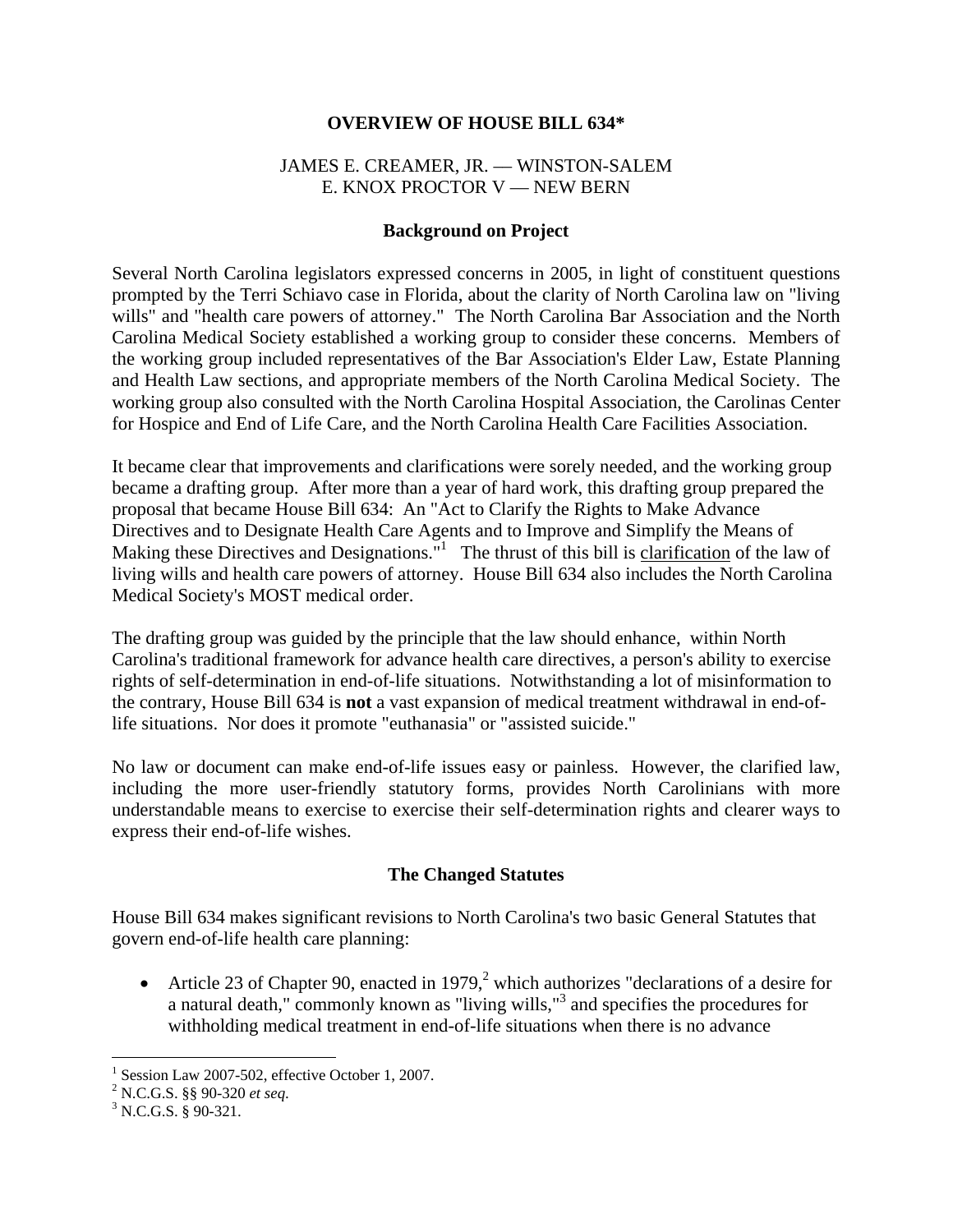directive.<sup>4</sup> This Living Will statute was part of a first wave of end-of-life legislation enacted in response to the Karen Ann Quinlan case in New Jersey.

• Article 3 of Chapter 32A, enacted in 1991,<sup>5</sup> which authorizes the designation of a "health" care agent" in a "health care power of attorney." This statute was part of a second wave of end-of-life legislation enacted in response to the Nancy Cruzan case in Missouri.

House Bill 634 also revises scattered statutes dealing with the effects of living wills and the authority of health care agents in various situations.

# **Summary of Provisions**

House Bill 634 makes these changes:

- Conflicts Between Living Wills and Health Care Powers of Attorney: Allows North Carolinians to **choose** whether the authority of a health care agent, or the wishes stated in a Living Will, "trumps" in the event of a conflict. Current law may not.
- The "Shall" Option: Allows North Carolinians to **require** that their living will be honored.
- Clarification of Statutory Terms: Brings **consistency** to the terminology used in the living will and health care power of attorney statutes, and makes that terminology **clearer** to doctors and to patients.
- Improvements in Statutory Forms: Creates more "**user-friendly**" and **understandable** non-exclusive statutory forms, with more flexibility in exercising choices.
- Clarification of N.C.G.S. § 90-322: Clarifies, in a manner consistent with the other changes made by House Bill 634, the procedures for withholding life-prolonging measures when no living will or health care power of attorney applies.
- Miscellaneous Changes and Provisions. These provisions include:
	- o Improvement in execution requirements
	- o Clarification of revocation issues
	- o Clarification of Advanced Directive Registry issues
	- o Clarification of multi-jurisdictional effectiveness
	- o Improvements in authority of guardians
	- o Clarification of health care agent's authority for post-mortem decisions
	- o Improvement of informed consent statute
	- o Clarification of liabilities and responsibilities of health care providers
- MOST: Adoption of MOST, a new portable medical order.

 4 N.C.G.S. § 90-322.

<sup>5</sup> N.C.G.S. §§ 32A-15 *et seq*.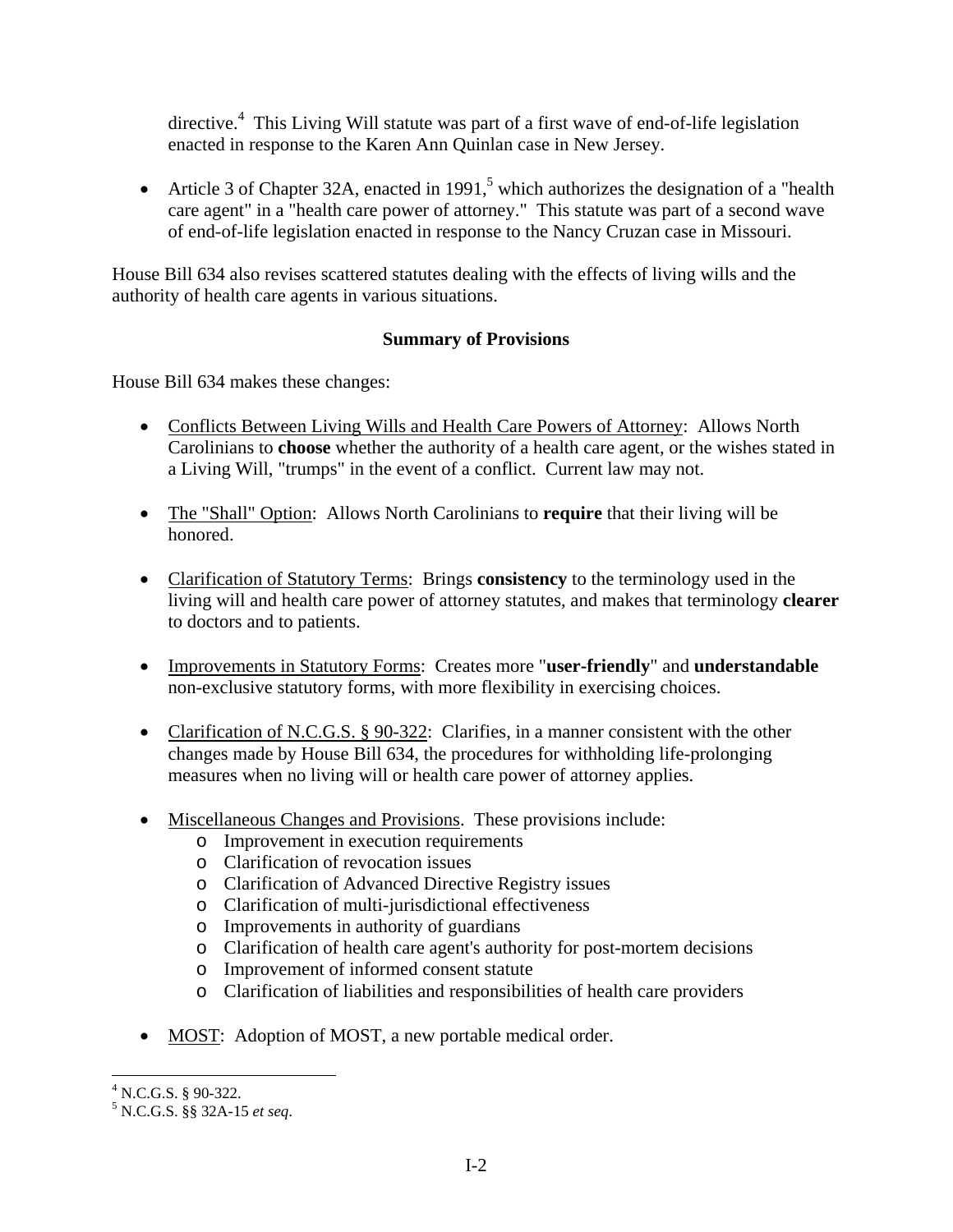House Bill 634 also provides for two studies of health care issues.

## **Conflicts Between Living Wills and Health Care Powers of Attorney**

*The Ambiguity*: When health care powers of attorney were authorized in 1991, many lawyers and health care providers thought these designations would replace the Living Will. It turns out, however, that many people execute both documents.

If a health care agent gives an instruction which that agent is authorized to give, but those instructions appear to be at odds with an instruction in a living will executed by the principal, which instruction prevails? People who execute both instruments may intend for the designated health care agent to have the final say. Others may wish the living will to control.

Under the old law, it is not clear which instruction controls. This lack of clarity was a major concern of some legislators who approached the Bar Association in 2005.

*Argument that Living Will Prevails*: It could be argued that Chapter 32A itself provides that the Living Will controls because it states: "[I]n the event of a conflict between the provisions of this Article and Article 23 of Chapter 90 [the living will statute], the provisions of Article 23 of Chapter 90 control."6 Many lawyers who practice in this area and have studied this issue accept this argument.

*Argument that Health Care Agent Prevails*: One can argue plausibly, however, that the health care agent's authority prevails. The health care power of attorney statute provides for "the fundamental right of an individual to control the decisions relating to his or her medical care," and states "that this right may be exercised on behalf of the individual by an agent chosen by the individual."<sup>7</sup> The stated goal of the health care power of attorney statute is "to establish an additional, nonexclusive method for an individual to exercise his or her right to *give*, withhold, or withdraw consent to medical treatment . . . when the individual lacks sufficient understanding or capacity to make or communicate health care decisions."8 Because only the health care power of attorney statute allows one to give consent to receive treatment, one can argue that no actual conflict exists in this situation. One making this argument would have to assert that the Chapter 32A conflicts rule does not apply to a conflict between instruments, but only to any inadvertent conflict between the two statutes.

*Ambiguity Under Old Law Not Resolved*: House Bill 634 does **not** clarify the ambiguity in the old statutes. After much discussion, the drafting group concluded that it would be inappropriate to resolve this ambiguity by retroactive legislation. Many people who executed both instruments may have done so with an understanding of which instrument prevailed in the event of a conflict, and it would not be appropriate for retroactive legislation to purport to determine a court's consideration of the legal arguments that can be made for both positions.

 $6$  N.C.G.S. § 32A-15(c).

 $7 N.C.G.S. \$  32A-15(a).

 $8 N.C.G.S. § 32A-15(b)(emphasis added).$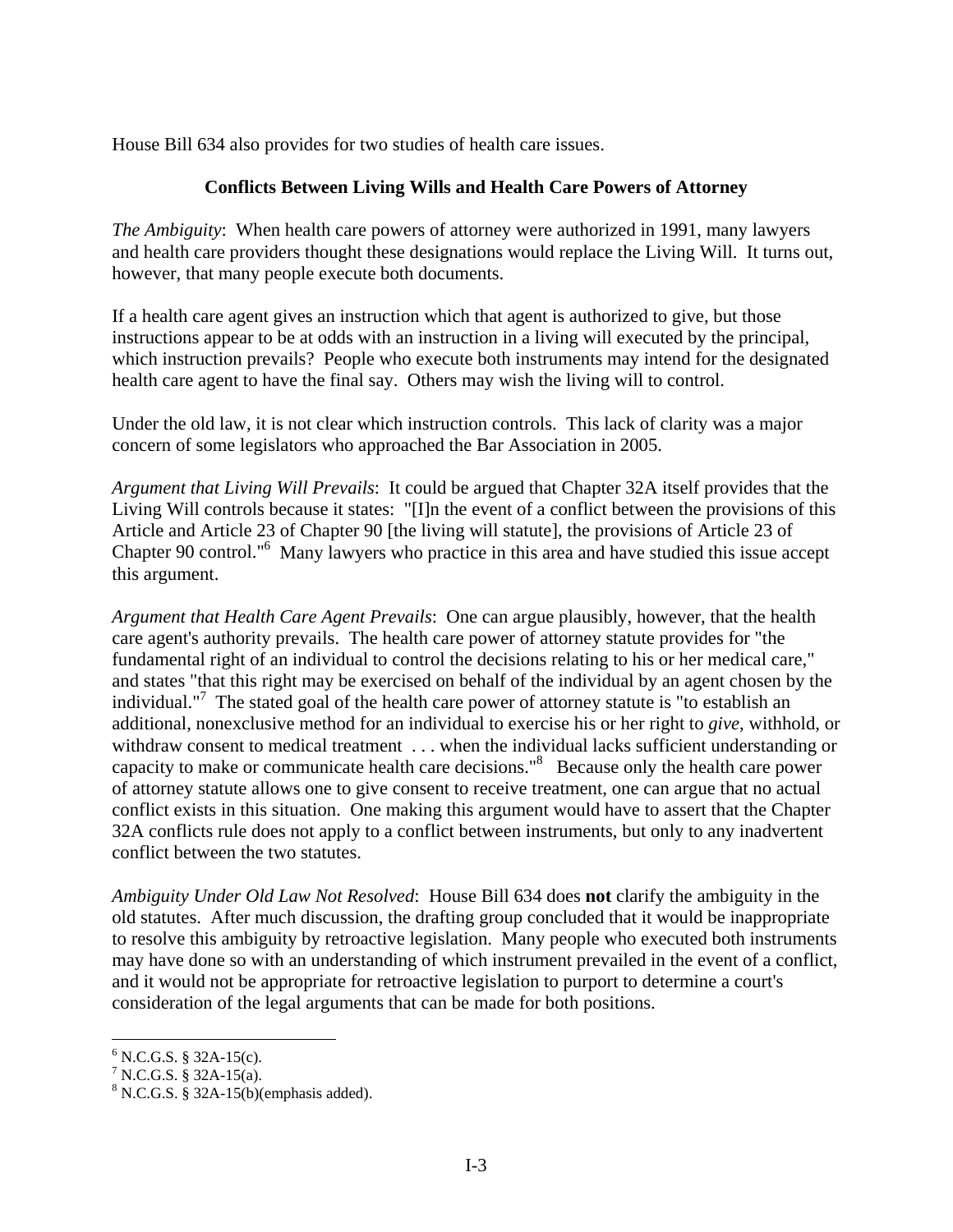*House Bill 634 Amendment*: House Bill 634 allows a person to designate whether a health care agent's authority or a living will provision controls in the event of a conflict. Section 1 of the bill adds the underlined language to the Chapter 32A conflict rule:

> This Article is intended and shall be construed to be consistent with the provisions of Article 23 of Chapter 90 of the General Statutes provided that in the event of a conflict between the provisions of this Article and Article 23 of Chapter 90, the provisions of Article 23 of Chapter 90 control. No conflict between these Chapters exists when either a health care power of attorney or a declaration provides that the declaration is subject to decisions of a health care agent.<sup>9</sup>

Under this amended statute, either the living will or the heath care power of attorney, or both, may specify which instrument prevails in the event of a conflict.

The new statutory living will form contains a section in which the declarant can make this choice. The drafters did not put the same choice in the statutory health care power of attorney because of the risk that a person using both forms would get confused and insert inconsistent directives about which document prevailed. The drafting group thought the living will form the better place for the choice. One reason is that the statutory living will form will be offered routinely to patients entering health care facilities.

The statutory living will form also specifies that the living will prevails if neither choice is specified.<sup>10</sup> Note that this provision in the new statutory form does not resolve the conflict for most older instruments. This rule will apply, however, to any instruments executed before October 1, 2007, that do specify whether the living will or the health care agent's authority prevailed in the event of a conflict. Although the old statutory forms did not make this specification, some older "custom" forms may have done so.

## **The "Shall" Option**

The old living will statute provided that an attending physician had the option to withhold medical treatment in accordance with the patient's living will.<sup>11</sup> House Bill 634 now allows the patient the choice to either give the physician this option, as before, or to **require** the physician to withhold the treatments.<sup>12</sup>

An attending physician has broad discretion to determine whether the conditions required for withholding treatment actually exist. As a practical matter, this discretion gives the attending physician the ability to decide, in close cases, whether to follow a requirement that the instruction be honored. So, this option does not present a danger that an attending physician will be forced to order treatment withheld against his or her better judgment. But this requirement

1

<sup>&</sup>lt;sup>9</sup> N.C.G.S. § 32A-15(c)(as amended by Section 1 of Session Law 2007-502, effective October 1, 2007).

<sup>&</sup>lt;sup>10</sup> N.C.G.S. § 90-321(d1)(section 6 of statutory form)(added by Section 11(c) of Session Law 2007-502, effective October 1, 2007).

<sup>&</sup>lt;sup>11</sup> N.C.G.S. § 90-321(b)(prior to amendment by Section 11(a) of Session Law 2007-502, effective October 1, 2007).

<sup>&</sup>lt;sup>12</sup> N.C.G.S. § 90-321(b)(as amended by Section 11(a) of Session Law 2007-502, effective October 1, 2007).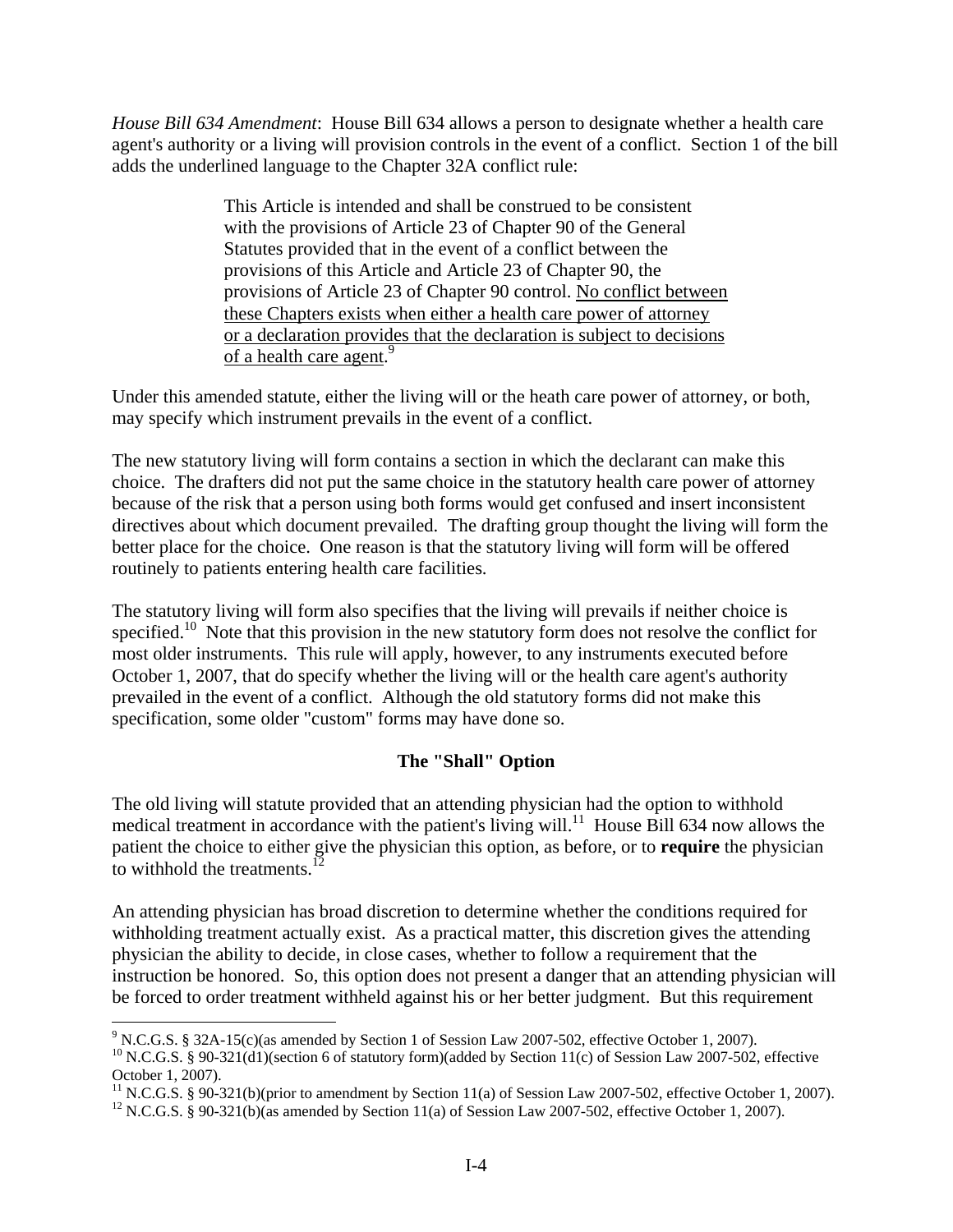can relieve the pressure that can be placed on an attending physician to follow a living will when relatives object based on different notions about appropriate cessation of life-prolonging measures. Conversely, when the attending physician is too timid about following the patient's wishes, the "shall" option can provide family members with some leverage, and the attending physician with some comfort.

House Bill 634 protects the rights of health care providers who object to withholding treatment on conscience grounds by allowing them to decline to participate. These health care providers must, however, reasonably cooperate to allow a non-objecting health care provider to carry out the patient's stated wishes. $13$ 

# **Clarifications of Statutory Terms**

The old living will and health care power of attorney statutes used ambiguous, dated, and inconsistent terms to address (1) when treatments could be withheld and (2) what treatments could be withheld.

*Old Terms for When Treatment May be Withheld*: The old *living will* statute provided that certain treatments could be withheld if the attending physician determined, and a second physician confirmed, that a person's condition was either:

- terminal and incurable; or
- diagnosed as a persistent vegetative state. $^{14}$

The statutory form in the old *health care power of attorney* statute gives the health care agent the power to withhold treatments when the patient's physician determines that the patient

• is terminally ill,

 $\overline{a}$ 

- is permanently in a coma,
- suffers severe dementia, or
- is in a persistent vegetative state.<sup>15</sup>

There were several problems with this language, shown by the following examples:

- *Inconsistency Between the Two Instruments*:
	- o The living will statute and statutory form made no mention of severe dementia. Does that mean that severe dementia was a ground for withholding treatment under the old forms only if one appoints a health care agent?
	- o Is a person in a "terminal and incurable" state, as used in the living will statute, also a person who is "terminally ill," as used in the health care power of attorney statute?
- *Ambiguity*: What comas are permanent? What is "severe" dementia? Is "terminal" illness to be tied to imminent death?

<sup>&</sup>lt;sup>13</sup> N.C.G.S. § 90-321(k)(added by Section 11(e) of Session Law 2007-502, effective October 1, 2007).

<sup>&</sup>lt;sup>14</sup> N.C.G.S. § 90-321(b)(prior to amendment by Section 11(a) of Session Law 2007-502, effective October 1, 2007).

<sup>&</sup>lt;sup>15</sup> N.C.G.S. § 32A-25(section 3(G) of old statutory form)(prior to repeal by Section 6(a) of Session Law 2007-502, effective October 1, 2007).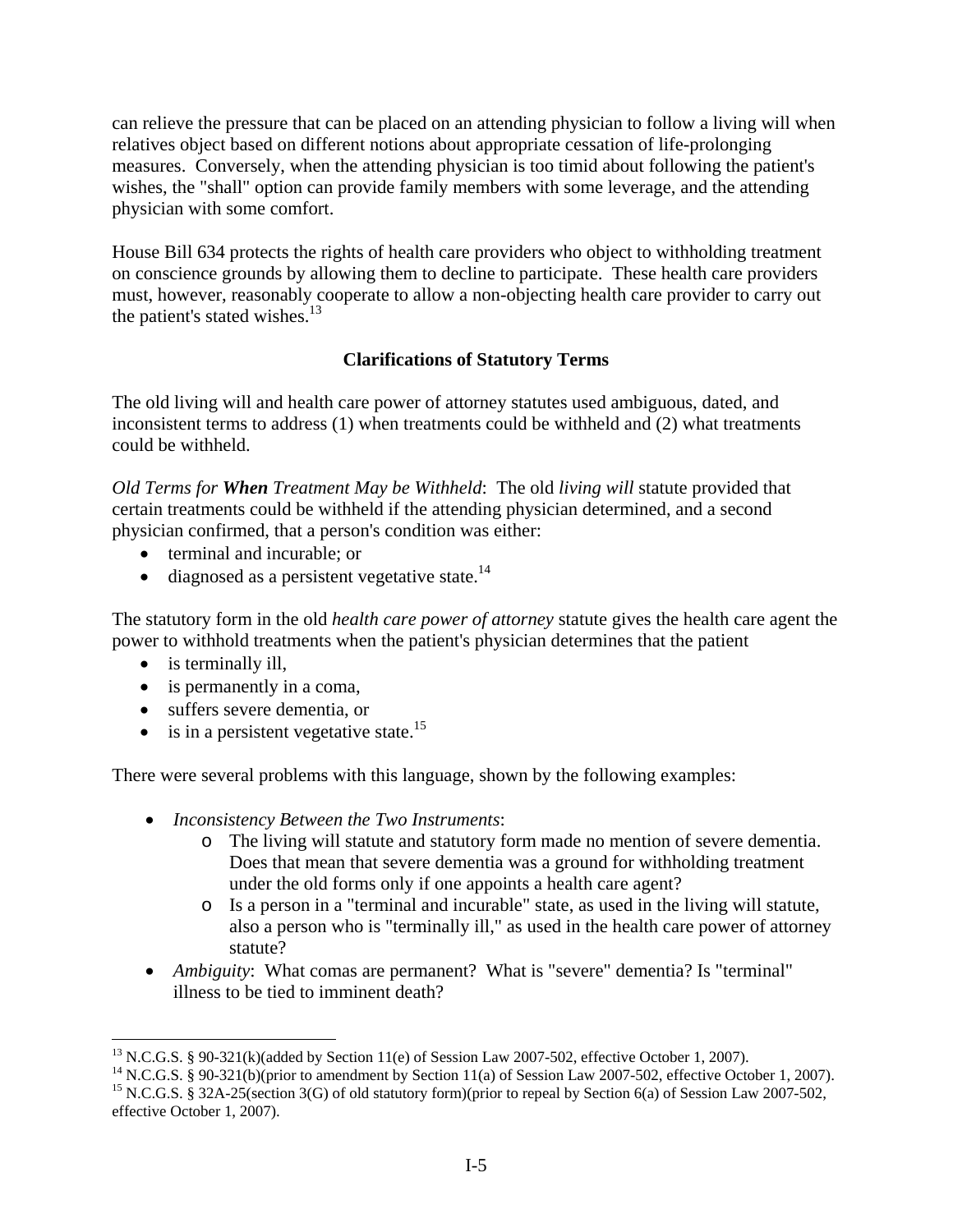• *Datedness*: For example: What does "persistent" vegetative state mean now that physicians use that term to refer to an intermediate condition of being vegetative for longer than one month as "persistent" use the word "permanent" to refer to a more prolonged vegetative that is probably not reversible?<sup>16</sup>

*New Terms for When Treatment May be Withheld*: A person who executes a living will may *choose* to specify that treatment may be withheld when *any, some, or all* of the following conditions exist:

- The declarant has an incurable or irreversible condition that will result in the declarant's death within a relatively short period of time; or
- The declarant becomes unconscious and, to a high degree of medical certainty, will never regain consciousness; or
- The declarant suffers from advanced dementia or any other condition resulting in the substantial loss of cognitive ability and that loss, to a high degree of medical certainty, is not reversible.

No terms are perfect, and terms can be "overdefined." The drafting group believes these terms are a vast improvement because they are:

- Not tied to current medical jargon: there is no use of terms like "persistent vegetative" state";
- Not confusing to the average person: unlike the word "coma," the phrase "unconscious and . . . will never regain consciousness" does not send the attentive client to the home medical encyclopedia;
- Tied temporally to imminent death: "death within a relatively short period of time" is preferable to "terminal"; and
- Not susceptible to the unintended expansion feared by some. For example, the qualifier "high degree of medical certainty" is inserted, and the phrases "advanced dementia" and "substantial loss of cognitive ability" are better than "severe dementia."

The new health care power of attorney statute and the new statutory form do not include these conditions. The theory of the drafting group was that a person designated as a health care agent, like a person designated an agent in a regular power of attorney is a trusted fiduciary so that the statutory form did not need these explicit standards. But a person could choose to specify in a health care power of attorney that the agent could withhold treatment only under certain conditions, including those described in the living will statute. Some lawyers will no doubt adapt these forms to do so. These materials include a form health care power of attorney form that allows the principal to choose any, some, or all of the three new living will conditions.

<sup>&</sup>lt;sup>16</sup> American Academy of Neurology, Practice Parameters: Assessment and Management of Patients in a Persistent Vegetative State (1994).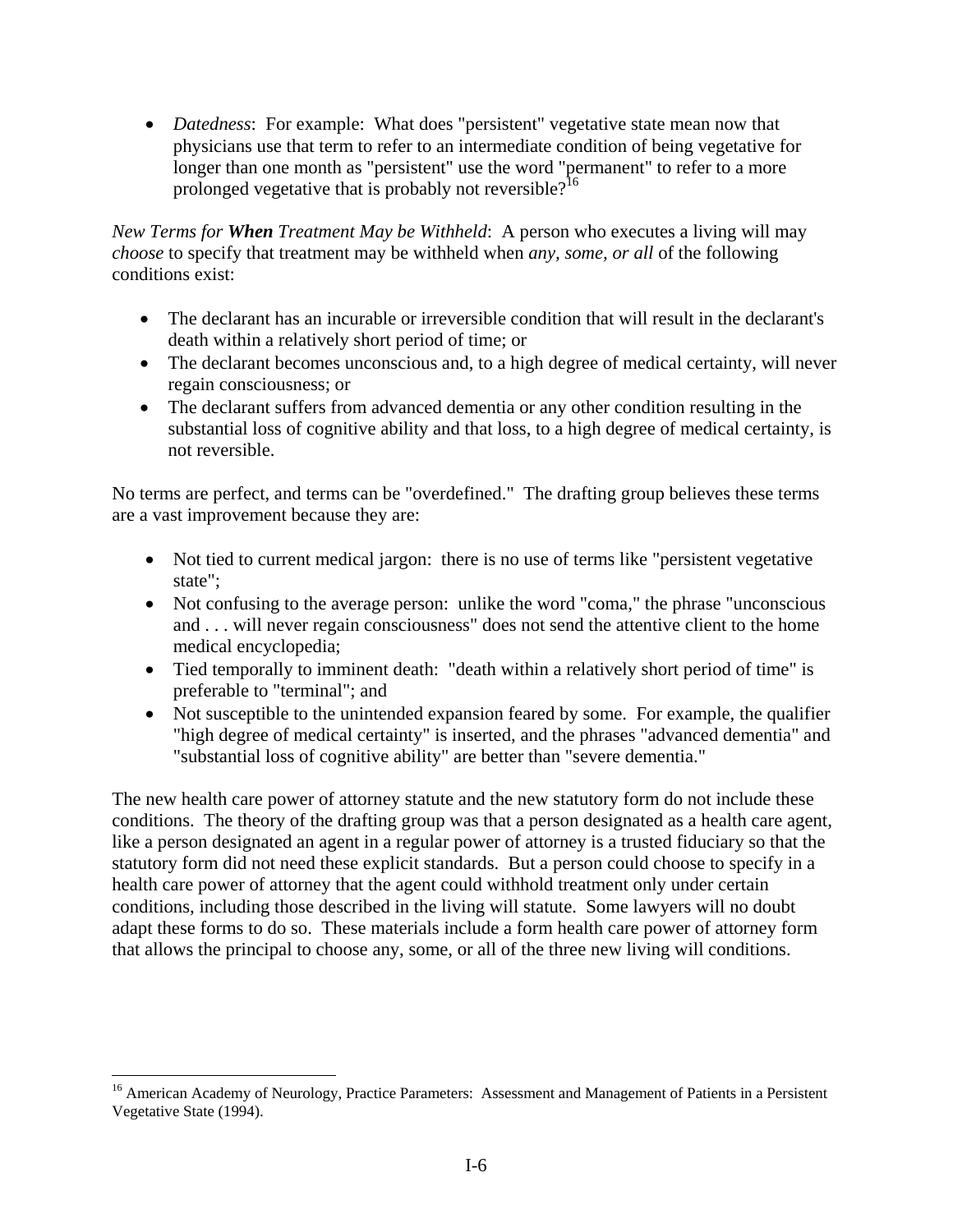*Old Terms for What Treatments May be Withheld*: The old *living will* statute provided that either "extraordinary means" **or** "artificial nutrition and hydration" could be withheld in appropriate circumstances.17 The term "extraordinary means" was "defined as any medical procedure or intervention which in the judgment of the attending physician would serve only to postpone artificially the moment of death by sustaining, restoring, or supplanting a vital function."18 The term "artificial nutrition and hydration" was **not defined**.

The old *health care power of attorney* statute allowed a person to grant a health care agent the authority to withhold "life-sustaining procedures,"19 defined as "those forms of care or treatment which only serve to artificially prolong the dying process and may include mechanical ventilation, dialysis, antibiotics, artificial nutrition and hydration, and other forms of treatment which sustain, restore or supplant vital bodily functions, but do not include care necessary to provide comfort or to alleviate pain."<sup>20</sup>

The fundamental problem with the living will statute was the distinction between "extraordinary means" and the undefined term "artificial nutrition and hydration." This distinction reflects a belief of some Roman Catholic and evangelical Christians that "food and water" should be provided until the "very end," and that even food and water provided through tubes should never be considered an extraordinary medical intervention. (See discussion below under "Improvements in Non-Exclusive Statutory Forms –– Artificial Nutrition and Hydration").

The old health care power of attorney statute included artificial nutrition and hydration as one of many examples of "life-sustaining procedures." This inclusion reflected the understanding among most health care providers that artificial nutrition and hydration is an invasive medical procedure. What, these health care providers would ask rhetorically, is the fundamental difference between a feeding tube and a mechanical ventilator? Isn't air just as fundamental to life as food and water? Or, is dialysis "extraordinary" in an otherwise healthy kidney patient just because dialysis is more complicated than nutrition and hydration? The obvious response to these rhetorical questions is: the issue in determining whether treatment is extraordinary depends not only on what technology the procedure may involve, but also on the situation of the patient.

The different terms used in the old instruments could lead to great confusion, especially when a patient had executed both instruments. Are "life-sustaining procedures" (health care power of attorney) different from "extraordinary means" (living will)? This is hard to know given the different wording of the definitions and especially given the inclusion of artificial nutrition and hydration among "life-sustaining procedures" but not among "extraordinary means."

<sup>&</sup>lt;sup>17</sup> N.C.G.S. § 90-321(b)(prior to amendment by Section 11(a) of Session Law 2007-502, effective October 1, 2007). <sup>18</sup> N.C.G.S. § 90-321(a)(2)(prior to amendment by Section 11(a) of Session Law 2007-502, effective October 1, 2007).

<sup>&</sup>lt;sup>19</sup> N.C.G.S. § 32A-19(a)(prior to amendment by Section 3 of Session Law 2007-502, effective October 1, 2007).

<sup>&</sup>lt;sup>20</sup> N.C.G.S. § 32A-16(4)(prior to amendment by Section 2 of Session Law 2007-502, effective October 1, 2007).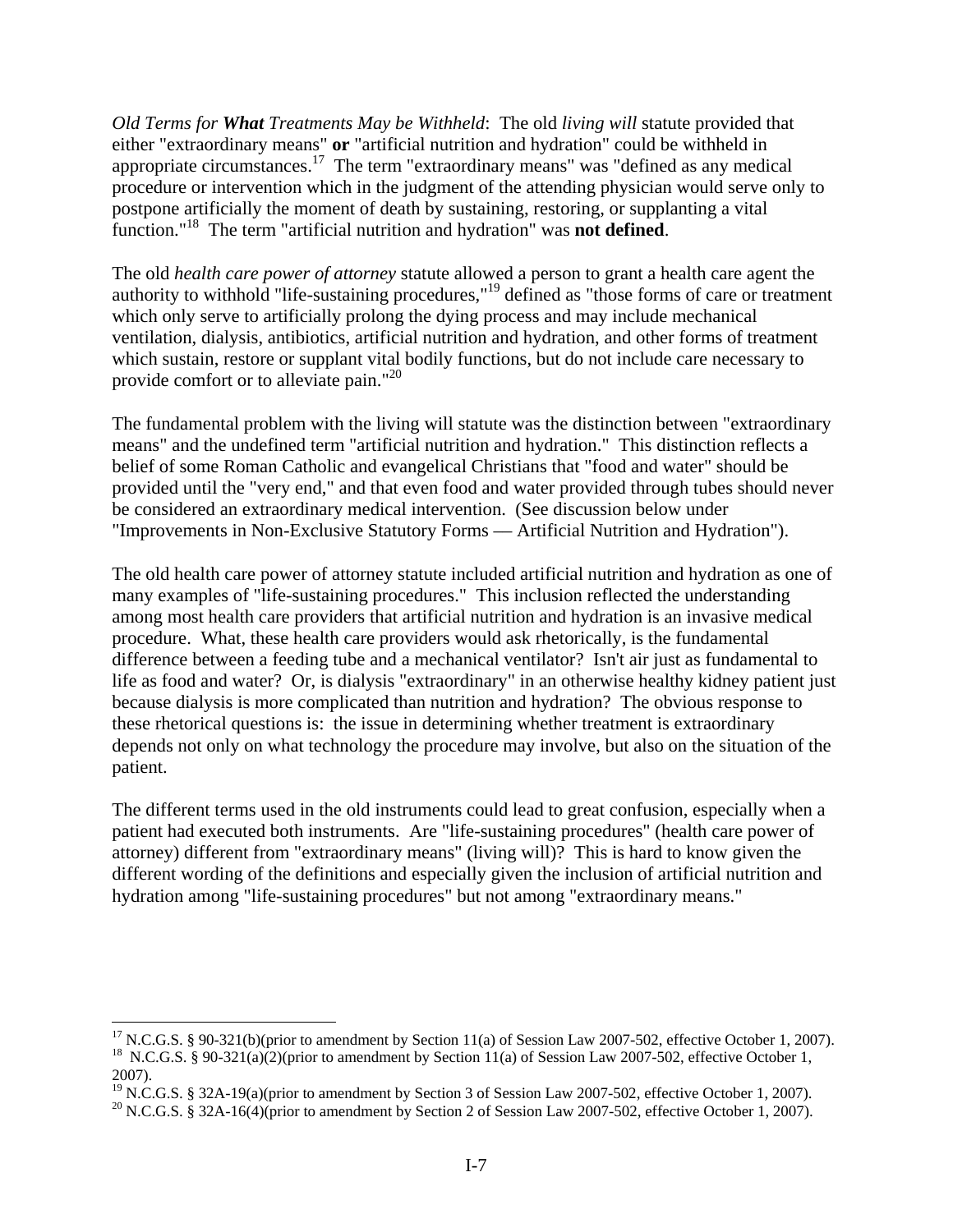*New Terms for What Treatments May be Withheld*: The definition of the new term "lifeprolonging measures," used in both the living will and health care power of attorney statutes for the treatments that may be withheld, is basically a refinement of the "life-sustaining procedures" definition in the old health care power of attorney statute:

> Medical procedures or interventions which in the judgment of the attending physician would serve only to postpone artificially the moment of death by sustaining, restoring, or supplanting a vital function, including mechanical ventilation, dialysis, antibiotics, artificial nutrition and hydration, and similar forms of treatment. Life-prolonging measures do not include care necessary to provide comfort or to alleviate pain. $^{21}$

The drafting group substituted the phrase "life-prolonging" for "life-sustaining" because the verb "prolong" connotes the concept of artificial postponement of death better than does the verb "sustain."

Although artificial nutrition and hydration are now included as "life-prolonging measures," a person may give special instructions about them. As discussed below, the statutory forms have sections that accommodate special instructions for artificial nutrition and hydration.

# **Improvements in Non-Exclusive Statutory Forms**

# General Approach

 $\overline{a}$ 

The drafting group recognized that the vast majority of living wills, and many health care powers of attorney, are executed without the assistance of lawyers. Many health care professionals and patient advocates believe patients (a) pay too little attention to the content of these documents, and (b) have trouble understanding them when they do pay attention.

The drafting group redesigned the numbering and captions of the forms so that their provisions will draw a patient's attention to the separate provisions of the forms. And these forms use the better terminology discussed elsewhere in this paper, so that they are more comprehensible.

To maximize self-determination, the forms include more choices. The drafting group tried to strike a balance in preparing the statutory forms: the new forms should provide more meaningful choices, but not so many choices that the forms became too confusing or laborious to use without counsel.

The drafting group also required the person executing the new forms to initial certain choices. This approach requires more attention by the patient and may cause the patient to ask questions about the choices. This approach was intentional. People who execute these forms are supposed to think about them and understand them. If people dealing with these forms are not advised by a lawyer, then the form itself needs to provide guidance or at least prompt questions.

<sup>&</sup>lt;sup>21</sup> N.C.G.S. § 32A-16(4)(as amended by Section 2 of Session Law 2007-502, effective October 1, 2007).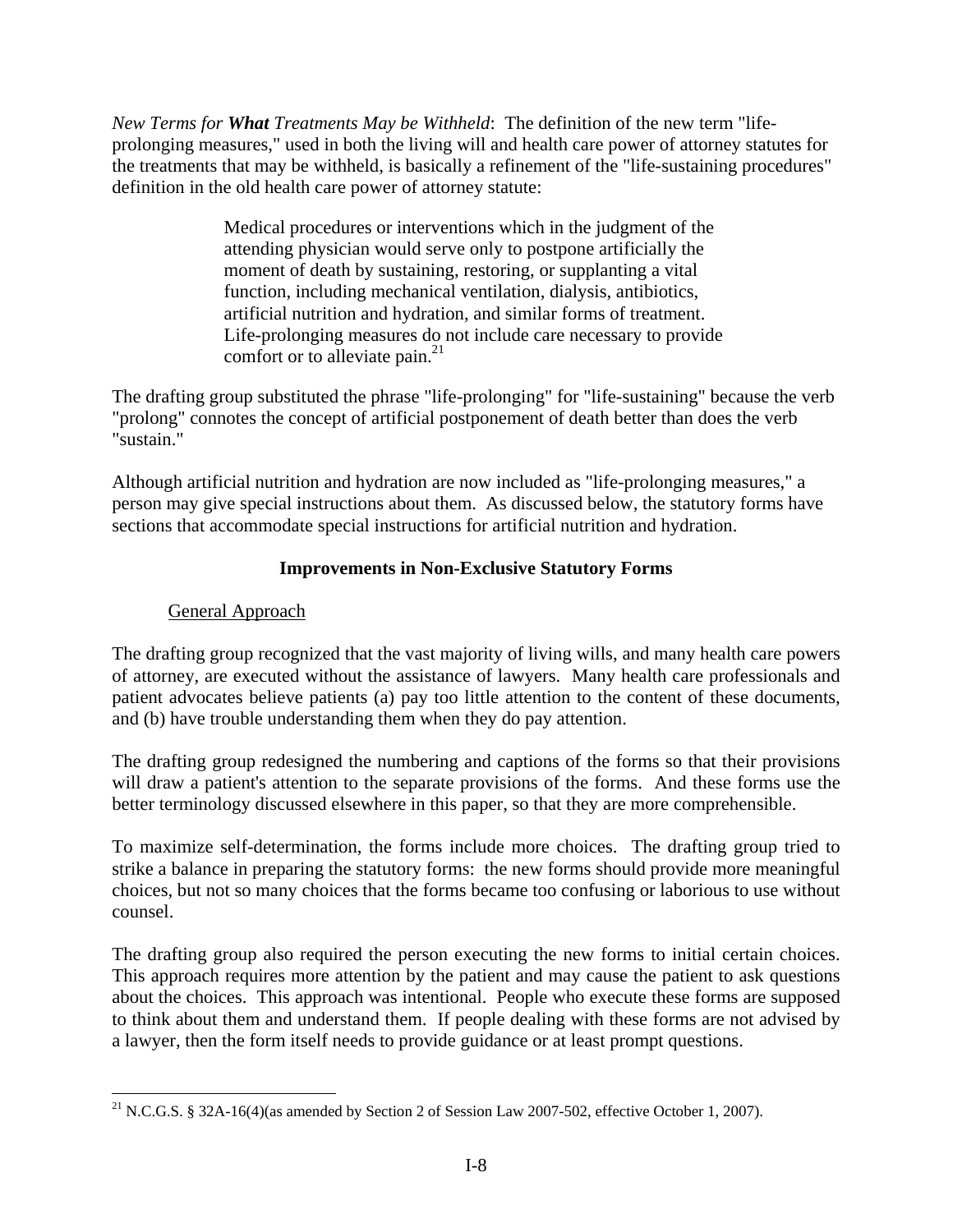## Artificial Nutrition and Hydration

One big drafting issue, for both forms, involved choices for "artificial nutrition and hydration." The 1977 living will forms treated these procedures separately from "extraordinary" interventions, giving rise to a number of entrenched beliefs about artificial nutrition and hydration. These beliefs cause many to choose to receive artificial nutrition and hydration even though they reject other interventions, often based on the advice of clergy.

Some very knowledgeable members of the drafting group made a very compelling case that the statutory forms should not have separate choices for artificial nutrition and hydration. They reasoned that some people may not understand that providing water and food through tubes is a quite invasive procedure, and argued that this choice should require specially written exceptions in blank spaces rather than a pre-printed choice that could be initialed. That is a very valid point.

After lengthy consideration, the majority of the drafting group chose to (1) continue to make these option explicit in the living will form, and (2) add those explicit options to the health care power of attorney form, and (3) make abundantly clear in both statutory forms that choosing artificial nutrition and hydration entailed tubes or other invasive mechanisms. This decision choice should accommodate the settled expectations of a substantial number of people, while clarifying for people what this selection involves. This clarity may cause some people to "think twice" about whether they want to "opt in" to artificial nutrition and hydration.

# Non-Exclusive Statutory Living Will Form

The new statutory living will form<sup>22</sup> allows one to:

- Elect the "shall" option for withholding life-prolonging measures in certain situations, addressing a common concern that end-of-life wishes will not be followed (see discussion above under "The 'Shall' Option").
- Choose whether a health care agent can override the living will or whether the living will prevails in the event of any conflict.

The new living will form includes these clarifications:

• More informative instructions:

- Reference in the instructions to the Advance Health Care Directive Registry;
- Numbered sections that highlight important provisions for the patient;
- "Blocked off" sections that render each category of limitations more user-friendly;
- Statement that patient wishes to be kept comfortable and free of pain, addressing a common concern of patients;
- Explanation that health care providers may rely on the living will;
- Statement that the patient wants the living will to be effective in any jurisdiction; and
- Explanation that the patient may revoke the living will.

<sup>&</sup>lt;sup>22</sup> N.C.G.S. § 90-321(d1)(added by section 11(c) of Session Law 2007-502, effective October 1, 2007).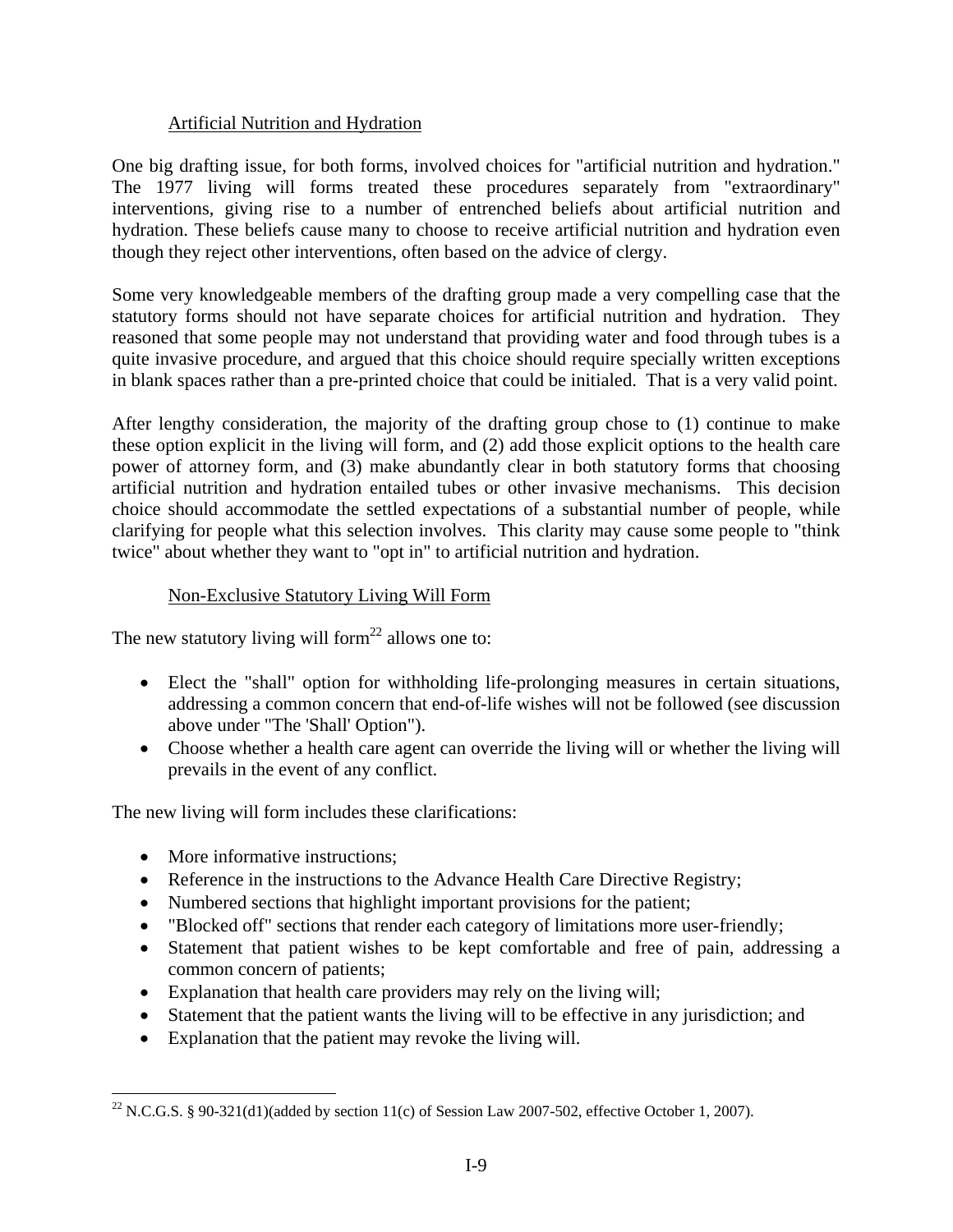*Typographical Error*: There is a glitch in the new statutory living will form: Paragraph 1 of the form instructs the patient that he may initial "any **and** all" of the conditions when a living will may be effective; this should have read "any **or** all." The statutory living will form provided in your materials corrects that typographical error.

## Non-Exclusive Statutory Health Care Power of Attorney Form

The new statutory health care power of attorney form $^{23}$  changes includes these improvements:

• More informative instructions;

 $\overline{a}$ 

- Reference to the Advance Health Care Directive Registry;
- Numbered sections that highlight important provisions for the patient;
- "Blocked off" sections that render each category of limitations more user-friendly;
- Statement that the patient wants the health care power of attorney to be effective in any jurisdiction;
- Provision allowing the health care agent to be reimbursed for reasonable expenses incurred; and
- Clarification that if no physician is named, the determination that the patient lacks the ability to make or communicate health care decisions will be made by the attending physician.

*Anatomical Gifts*: The new statutory health care power of attorney, unlike the old statutory power, requires the principal to affirmatively choose to give a health care agent the authority to make anatomical gifts.

*Typographical Error*: There is a glitch in the new statutory health care power of attorney form. The first line of paragraph 4 refers to "the restrictions set forth in paragraph 6"; that phrase should read: "the restrictions set forth in paragraph **5**." The statutory health care power of attorney form provided in your materials corrects that typographical error.

## **Custom Forms**

The new statutory forms are **not** exclusive. The old statutory forms also were not exclusive, but this point sometimes was not clear to health care providers. The drafting group put additional language in statutes adopting both statutory forms to make this point clear,<sup>24</sup> and to make clear, as discussed below under "Liabilities and Responsibilities of Health Care Providers," that health care providers may rely without liability on non-statutory forms.

Despite those additional provisions, lawyers who prepare custom forms should expect a degree of additional scrutiny commensurate with the degree to which their forms depart from the statutory examples. For this reason, many lawyers will no doubt continue to prepare "custom" forms that resemble statutory forms.

<sup>&</sup>lt;sup>23</sup> N.C.G.S. 32A-25.1(a)(added by section 6(b) of Session Law 2007-502, effective October 1, 2007).

<sup>&</sup>lt;sup>24</sup> N.C.G.S. § 32A-25.1(b)(added by section 6(b) of Session Law 2007-502, effective October 1, 2007)(health care powers of attorney); N.C.G.S. § 90-321(i)(as amended by section 11(d) of Session Law 2007-502, effective October 1, 2007)(living will).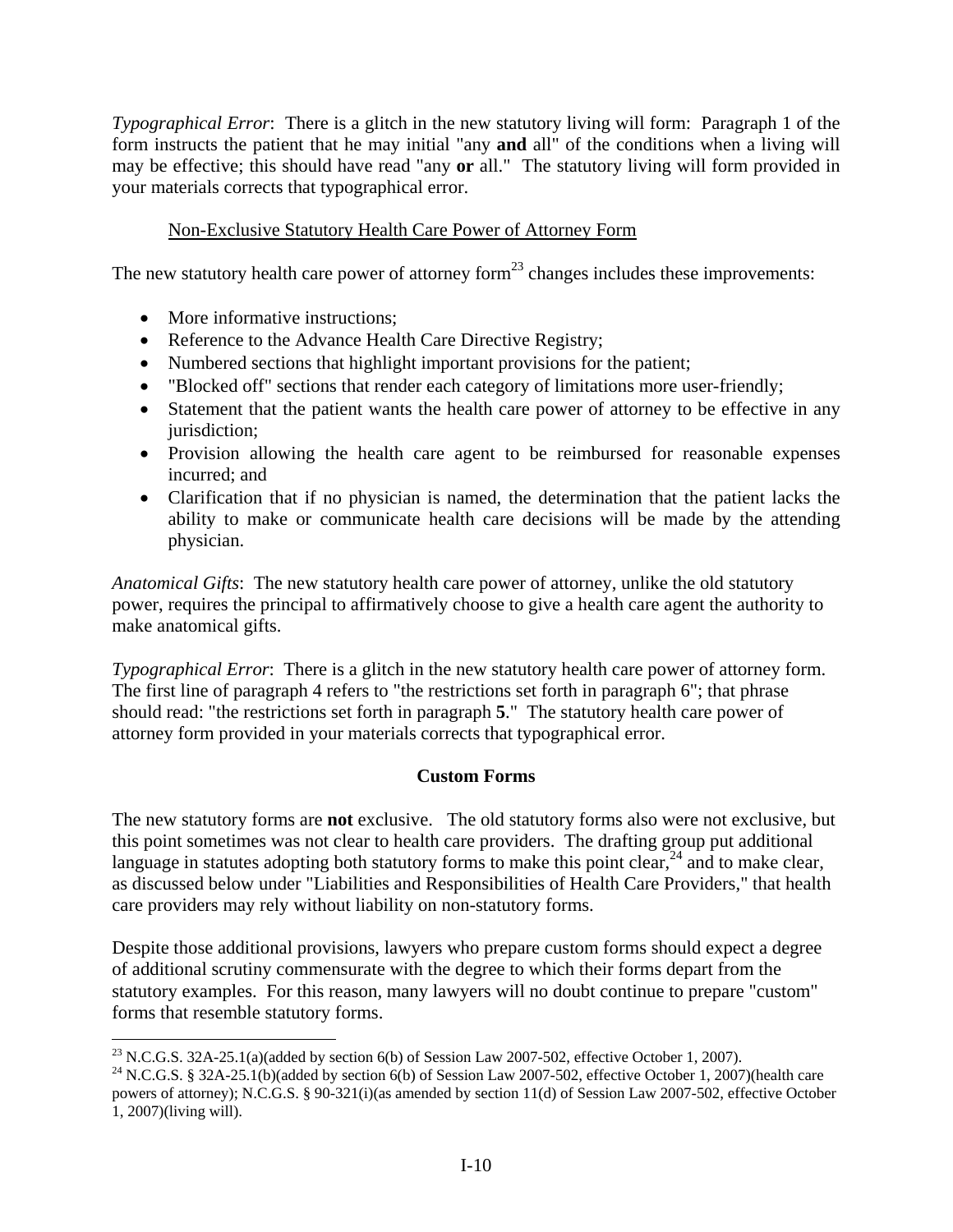*Permissible Variations*: There are few restrictions on custom forms. The statutes impose the execution requirements of two qualified witnesses and a notarial acknowledgment.<sup>25</sup> Beyond those requirements:

- A "custom" health care power of attorney need only authorize an agent to make health care decisions for the principal; $^{26}$  and
- A "custom" living will must offer one, some, or all of the three statutory conditions under which treatment may be withheld. $^{27}$

Within these confines, a person is free to add any special instructions, limitations, conditions, or other provisions they desire. And the two forms may be combined.<sup>28</sup>

Many lawyers equipped to provide patients with meaningful guidance concerning their rights may choose some combination of these types of variations:

- "Streamlining" the forms they proffer to most clients, perhaps eliminating initial requirements for certain choices and making those choices the default;
- Creating additional choices or limitations;
- Eliminating certain choices altogether;
- Eliminating the blanks for handwritten limitations;
- Adding provisions; and
- Combining the health care power of attorney and living will forms.

*Old Forms Still Valid*: Nothing in House Bill 634 invalidates old statutory forms or old "custom" forms. Those forms will still apply according to those terms. Clients who have executed forms under the old statutes may, of course, wish to consider executing new forms to more clearly express their intent.

## **Clarification of N.C.G.S. § 90-322**

N.C.G.S. § 90-322 specifies procedures for withholding treatment at end of life when there is no living will or health care agent. The attending physician may withhold treatment in certain circumstances with the concurrence of a patient's family members or other representatives or, may act alone in those rare cases when no relatives or representatives are available. House Bill 634 improves the provisions of N.C.G.S. § 90-322 on (a) when treatment may be withheld, and (b) what persons are required to concur in the decision to withhold treatment.

*Old Provisions for When Treatment Could be Withheld*: The old statute provided that certain treatments could be withheld, with the consent of a patient's family or other representatives or family, if an attending physician determined, and another physician confirmed, that:

 $\overline{a}$ <sup>25</sup> N.C.G.S. § 32A-16(3)(as amended by Section 2 of Session Law 2007-502, effective October 1, 2007)(health care power of attorney); N.C.G.S. § 90-321(c)(3)(as amended by Section 11(a) of Session Law 2007-502, effective October 1, 2007)(living will).

<sup>&</sup>lt;sup>26</sup> N.C.G.S. § 32A-16(3)(as amended by Section 2 of Session Law 2007-502, effective October 1, 2007).

<sup>&</sup>lt;sup>27</sup> N.C.G.S. § 90-321(c)(1)(as amended by Section 11(a) of Session Law 2007-502, effective October 1, 2007).

<sup>&</sup>lt;sup>28</sup> N.C.G.S. §§ 32A-26 and 90-321(j).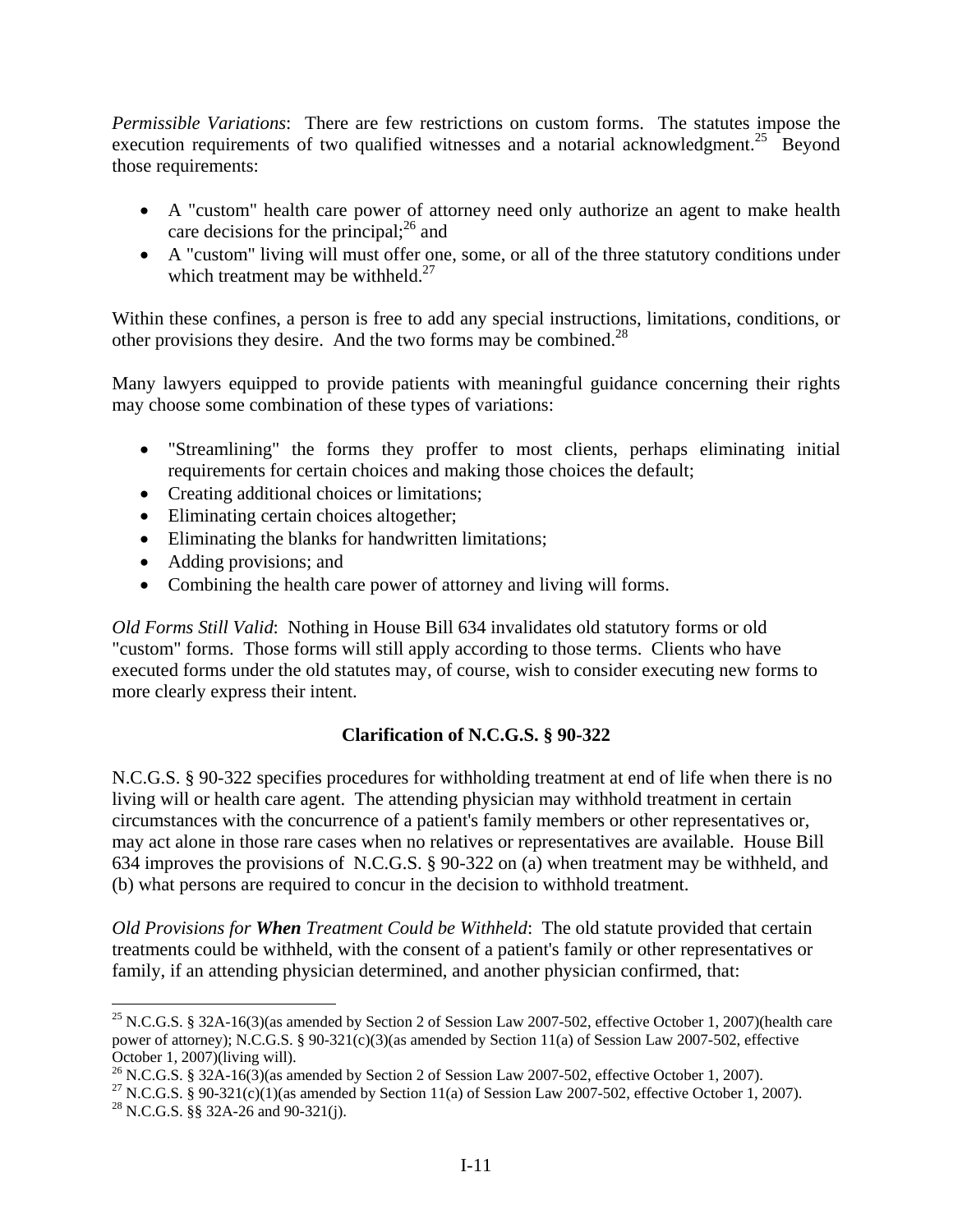- A person was either:
	- o "comatose and there is no reasonable possibility that he will return to a cognitive sapient state" or
	- o "mentally incapacitated"; AND
- The person's present state was either:
	- o terminal and incurable; or
	- o diagnosed as a persistent vegetative state; AND
- Either

 $\overline{a}$ 

- o a vital function of the person could be restored by extraordinary means or a vital function of the person is being sustained by extraordinary means; OR
- o the life of the person could be or is being sustained by artificial nutrition or hydration.<sup>29</sup>

This statute had ambiguity issues similar to, but even worse than, those contained in the old living will statute. (See discussion above under "Clarifications of Statutory Terms –– *Old Terms for When Treatment May be Withheld*"). It was worse because it:

- Added the medical jargon "comatose" and "cognitive sapient state";
- Added "mentally incapacitated" as an alternative to "comatose," leaving one to wonder if the conditions for withholding treatment in this statute were not very broad indeed; and
- Perpetuated the confusion between "extraordinary means" and "artificial nutrition and hydration," which could be especially confusing for family members when the patient had given no guidance about those treatments.

*New Provisions for When Treatment May be Withheld*: House Bill 634 changes N.C.G.S. § 90- 322 to provide:

> If the attending physician determines, to a high degree of medical certainty, that a person lacks capacity to make or communicate health care decisions and the person will never regain that capacity, and:

- (1a) That the person:
	- a. Has an incurable or irreversible condition that will result in the person's death within a relatively short period of time; or
	- b. Is unconscious and, to a high degree of medical certainty, will never regain consciousness; and
- (2) There is confirmation of the person's present condition as set out above in this subsection, in

<sup>&</sup>lt;sup>29</sup> N.C.G.S. § 90-322(a)(prior to amendment by Section 12 of Session Law 2007-502, effective October 1, 2007).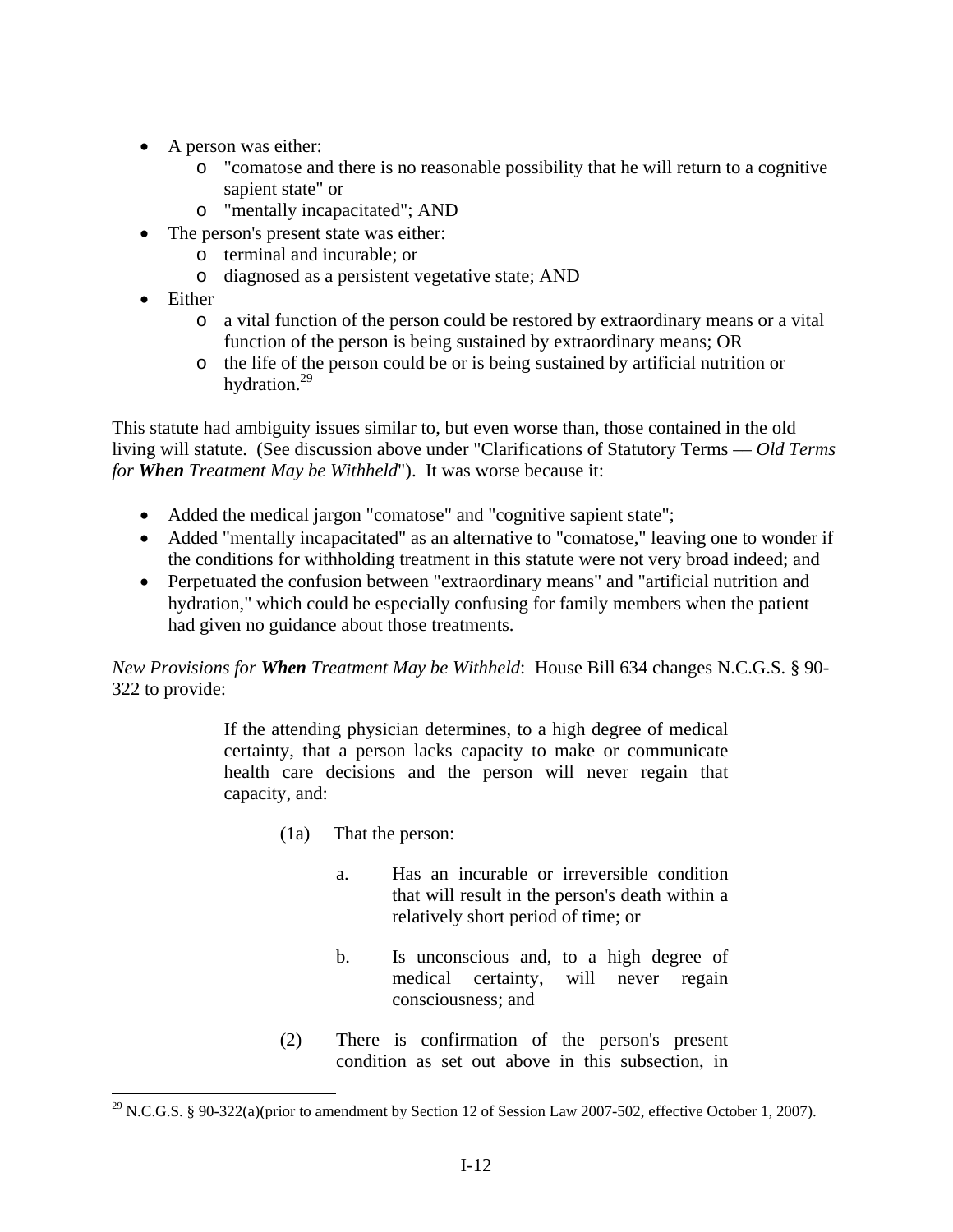writing by a physician other than the attending physician; and

(3) A vital bodily function of the person could be restored or is being sustained by life-prolonging measures;

then, life-prolonging measures may be withheld or discontinued in accordance with subsection  $(b)$  of this section.<sup>30</sup>

NOTE that the drafting group did not include "advanced dementia" as a condition that would allow withholding of treatment in this statute, though it was allowed as an option for patients to choose when they executed documents. The drafting group did not think this condition was appropriate for a person who had executed no instrument.

*Old Provisions on What Treatments Could be Withheld*: N.C.G.S. § 90-322 used the same "extraordinary means" and "artificial nutrition and hydration" terms for treatments that could be withheld as were used in the old living will statute. (See discussion above under "Clarifications of Statutory Terms –– *Old Terms for What Treatments May be Withheld.*")

*New Provisions on What Treatments Could be Withheld*: House Bill 634 authorizes "lifeprolonging measures" to be withheld, using the same terms for both the living will and the health care power of attorney. (See discussion above under "Clarifications of Statutory Terms –– *New Terms for What Treatments May be Withheld.*")

*Old Provisions on Persons to Concur in Decision to Withholding Treatment*: The old statute also was very unclear about the order of priority of persons with whom the attending physician would consult. It included guardians, spouses, and a "majority of relatives of the first degree."<sup>31</sup> It gave no specification about how to conduct the "voting" that would determine the will of a majority of the "first degree" relatives. Because determination of the degree of kinship would require use of North Carolina's statutory definitions of lineal and collateral kinship,  $32$  and made no distinction between minor descendants and adult ancestors, the reference to relatives "of the first degree" was so ambiguous as to be at best confusing.

*New Provisions on Persons to Concur in Decision to Withholding Treatment*: House Bill 634 creates a new statutory order, which also applies in other statutes the bill revises:

> If a person's condition has been determined to meet the conditions [for when treatment may be withheld] and no instrument has been executed as provided in G.S. 90-321, then life-prolonging measures may be withheld or discontinued upon the direction and under the supervision of the attending physician with the concurrence of the following persons, in the order indicated:

 $30$  N.C.G.S. § 90-322(a)(as amended by Section 12 of Session Law 2007-502, effective October 1, 2007).

<sup>31</sup> N.C.G.S. § 90-322(a)(prior to amendment by Section 12 of Session Law 2007-502, effective October 1, 2007).  $32$  N.C.G.S. § 104A-1.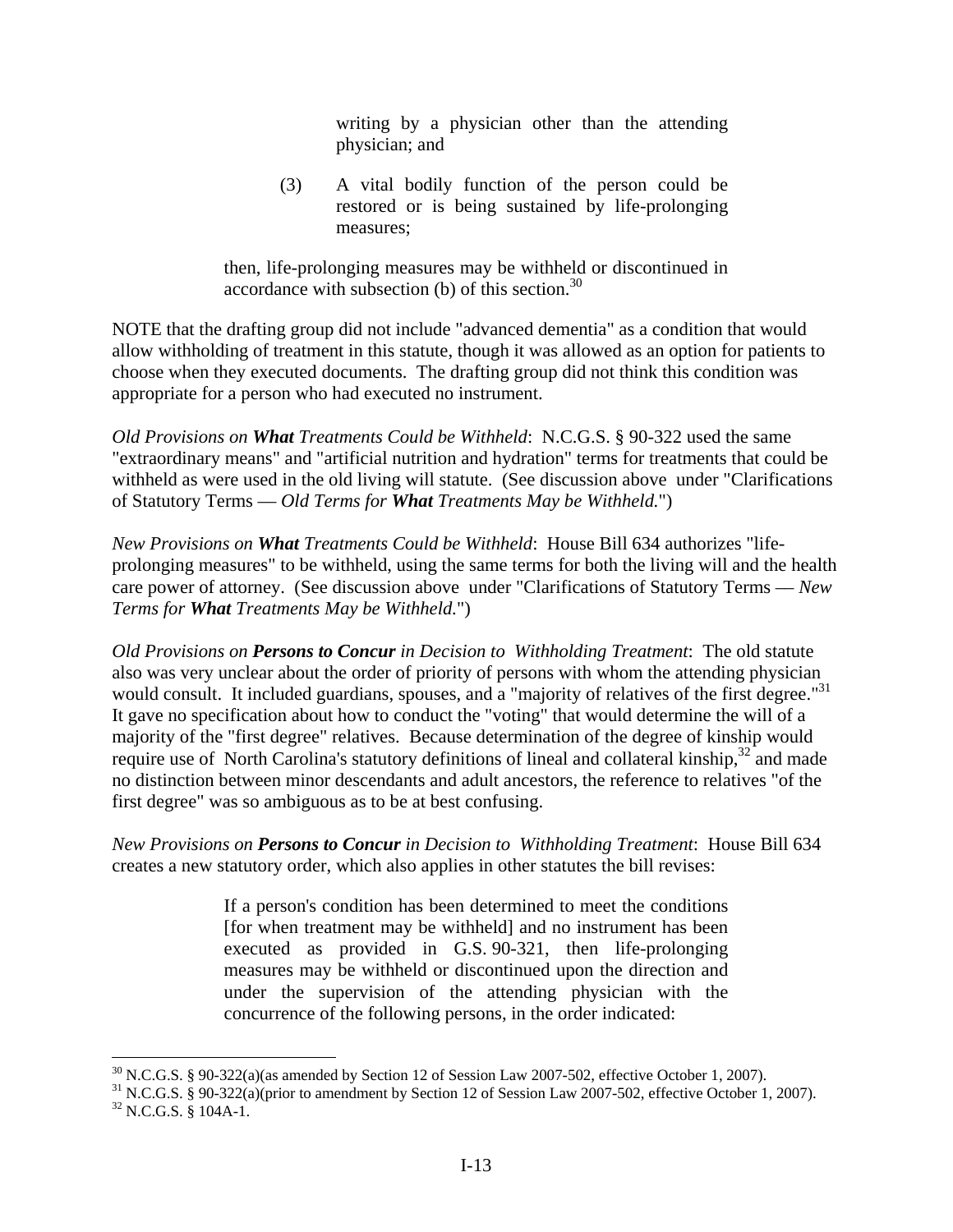- (1) A guardian of the patient's person, or a general guardian with powers over the patient's person, appointed by a court of competent jurisdiction pursuant to Article 5 of Chapter 35A of the General Statutes; provided that, if the patient has a health care agent appointed pursuant to a valid health care power of attorney, the health care agent shall have the right to exercise the authority to the extent granted in the health care power of attorney and to the extent provided in G.S. 32A-19(b) unless the Clerk has suspended the authority of that health care agent in accordance with G.S. 35A-1208(a);
- (2) A health care agent appointed pursuant to a valid health care power of attorney, to the extent of the authority granted;
- (3) An attorney-in-fact, with powers to make health care decisions for the patient, appointed by the patient pursuant to Article 1 or Article 2 of Chapter 32A of the General Statutes, to the extent of the authority granted;
- (4) The patient's spouse;

 $\overline{a}$ 

- (5) A majority of the patient's reasonably available parents and children who are at least 18 years of age;
- (6) A majority of the patient's reasonably available siblings who are at least 18 years of age; or
- (7) An individual who has an established relationship with the patient, who is acting in good faith on behalf of the patient, and who can reliably convey the patient's wishes.

If none of the above is reasonably available then at the discretion of the attending physician the life-prolonging measures may be withheld or discontinued upon the direction and under the supervision of the attending physician. $33$ 

Note that item (3) addresses a "regular" power of attorney that includes health care powers. A "regular" power of attorney that authorizes health care decisions and meets the execution requirements for a health care power of attorney (two qualified witnesses and notary acknowledgment) actually is a "custom" health care power of attorney that does not follow the statutory form. So, item (3) actually addresses only a "regular" power of attorney that includes health care powers but does **not** meet the health care power of attorney execution requirements.

<sup>33</sup> N.C.G.S. § 90-322(b)(as amended by Section 12 of Session Law 2007-502, effective October 1, 2007).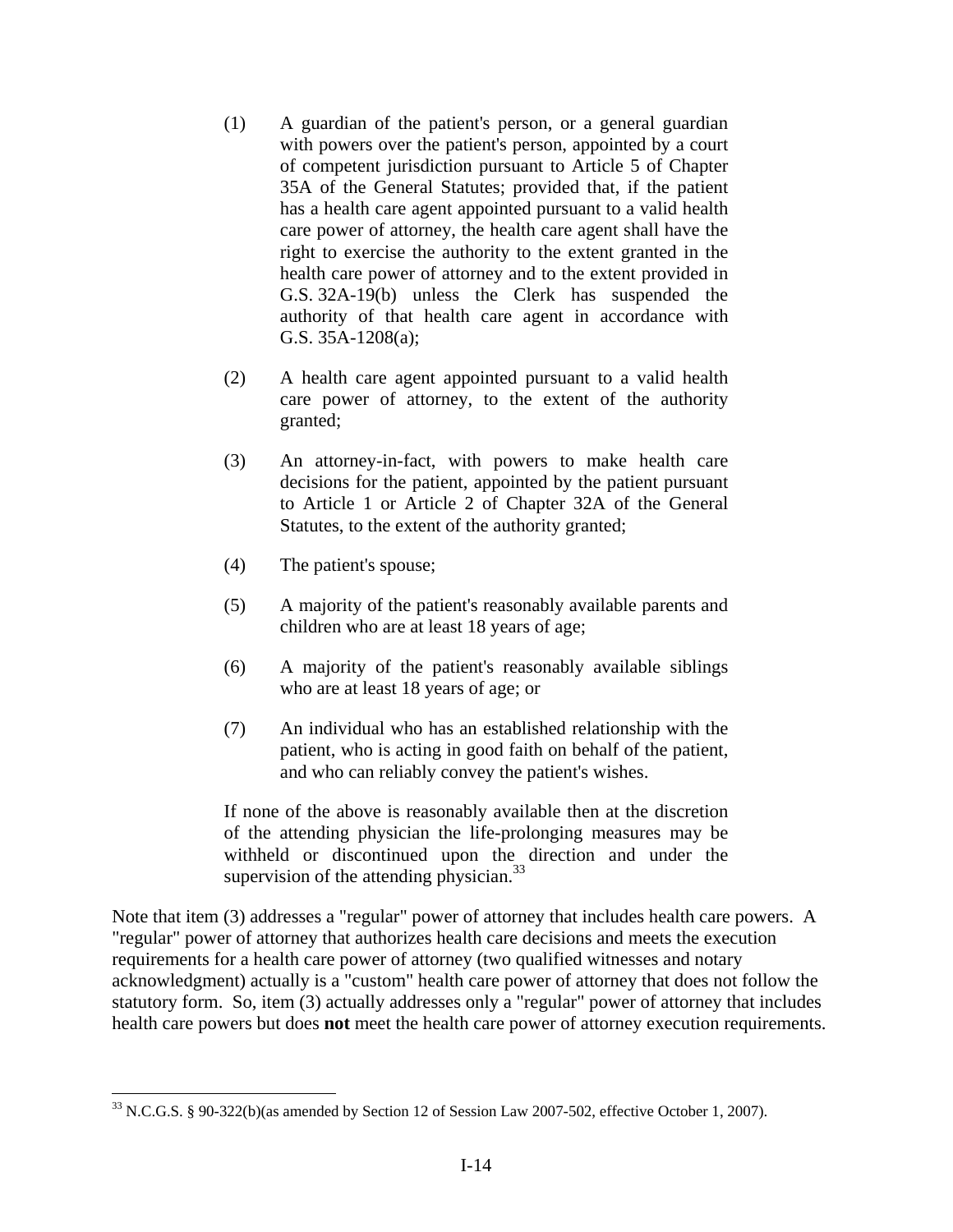Item (3) only authorizes the holder of such a power of attorney to act under this statute. This statute does **not** convert such a power of attorney into a health care power of attorney.

Note, however: a "regular" power of attorney with health care powers that was executed **before** October 1, 1991, remains valid, presumably as a health care power of attorney, based on a savings provision in the health care power of attorney statute as originally enacted in 1991.<sup>34</sup>

#### **Miscellaneous Improvements and Clarifications**

House Bill 634 made a number of miscellaneous clarifications and improvements. These provisions apply to all health care powers of attorney, including those executed before House Bill 634 became effective.

### Execution Requirements

The witness requirements in the health care power of attorney and living will statutes were amended to make clear that only paid employees of health care facilities, and not unpaid volunteers, are ineligible to witness these instruments.<sup>35</sup> Family members and health care facilities employees are excluded as qualified witnesses because they may have an interest in withholding treatment. Because both groups are excluded, it often can be difficult to find qualified witnesses once a person has entered a health care facility.

Unpaid volunteers are often available as witnesses, and they have no "stake" in withholding treatment. Some lawyers have been concerned that unpaid volunteers might be considered employees. This clarification should make it easier for lawyers to have these instruments executed in health care facilities.<sup>36</sup>

House Bill 634 also makes clear that the acknowledging notary, as opposed to the witnesses, may be an employee of a health care facility.<sup>37</sup> Some health care facilities had incorrectly applied the "not an employee" rule to the notary as well as the witnesses.

#### Revocation Issues

*Health Care Agent's Revocation of Living Will*: Conflicts sometimes arise when a health care agent purports to revoke the principal's living will. House Bill 634 provides that a health care agent may not revoke a living will unless the health care power of attorney "explicitly authorizes that revocation."38

 $34$  N.C.G.S. § 32A-19(e).

<sup>35</sup> N.C.G.S. § 32A-16(6) (as amended by Section 2 of Session Law 2007-502, effective October 1, 2007)(health care power of attorney); N.C.G.S. § 90-321(c)(3)(as amended by Section 11(a) of Session Law 2007-502, effective October 1, 2007)(living will).

 $36$  The drafting group initially proposed requiring only one witness for a health care power of attorney, but this proposal was withdrawn due to a preference for the traditional two witness requirement.<br><sup>37</sup> N.C.G.S. § 32A-16(3) (as amended by Section 2 of Session Law 2007-502, effective October 1, 2007)(health care

power of attorney) and N.C.G.S. § 90-321(c)(4)(as amended by Section 11(a) of Session Law 2007-502, effective October 1, 2007)(living will).

 $38$  N.C.G.S. § 90-321(e)(as amended by Section 11(d) of Session Law 2007-502, effective October 1, 2007).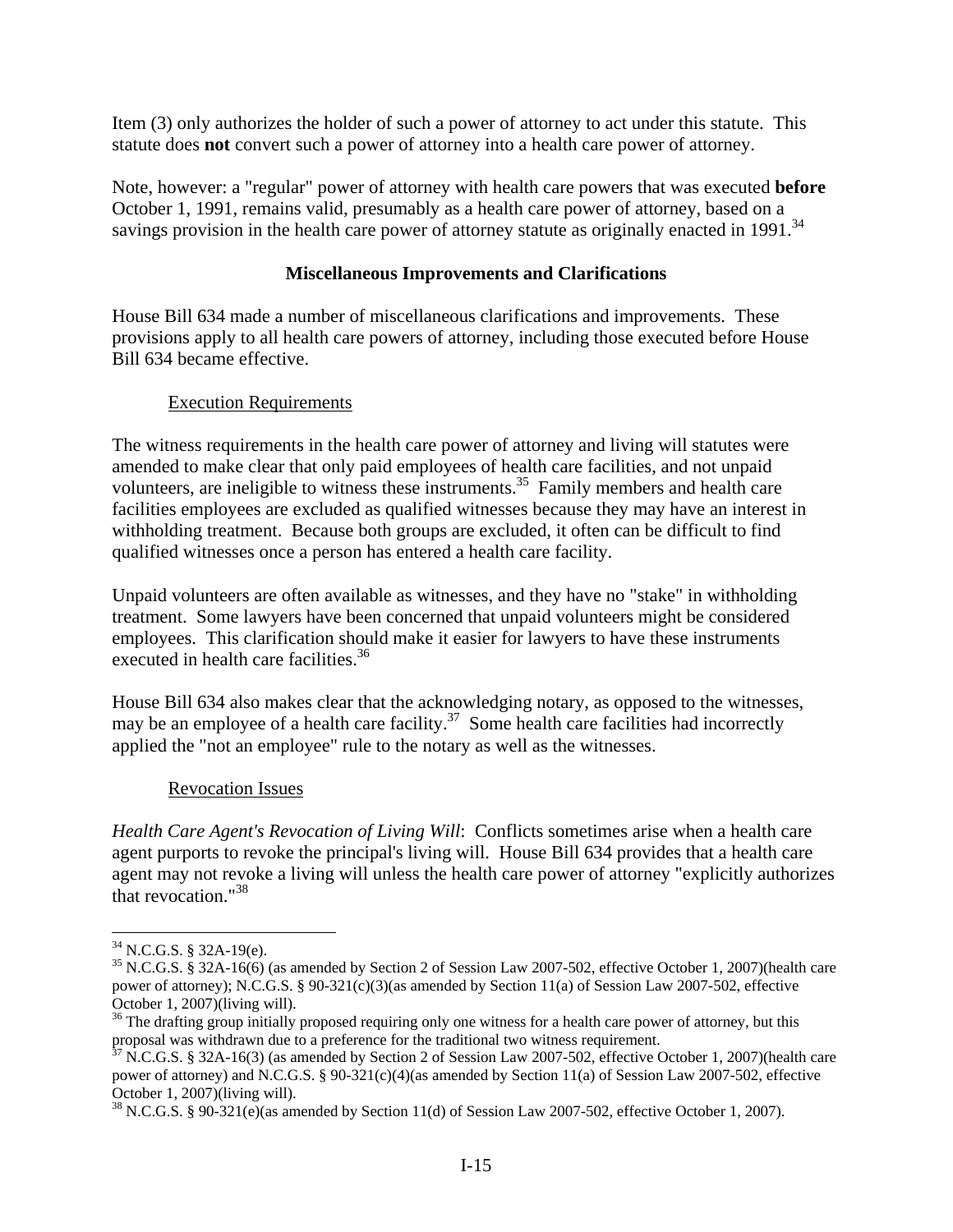A health care agent's revocation of a living will, which is no longer allowed if it ever was, differs from a health care agent's decision under a clause in either a living will or a health care power of attorney specifying that the health care agent's authority prevails in the event of a conflict with a living will provision. (See discussion above under "Conflicts Between Living Wills and Health Care Powers of Attorney").

*Patient's Revocation of Living Will Without Regard to Competence*: It may seem strange that, under both the old and the new statutes, a person can revoke a living will "without regard to the declarant's mental or physical condition."<sup>39</sup> The drafting group discussed at length whether to retain this provision in the living will statute. Incompetent people ordinarily are not allowed to revoke decisions they made when competent. The drafting group decided to continue to err on the side of presuming that a patient who announces that he or she wishes to revoke a living will is "competent enough" to make his or her own decision under new circumstances. This provision does run some risk that a family member of friend who simply opposes living wills may thwart the patient's intent by manipulating a patient previously declared incompetent into making a revocation.

This provision was not extended to health care powers of attorney because the designation of a trusted agent is more reliable than the living will declaration. Of course, if a person declared incompetent announces an intent to revoke a health care power, that statement would not be lightly dismissed. And House Bill 634 provides for proceedings for a guardian to seek an order from the Clerk suspending a health care agent's authority. (See "Authority of Guardians" below).

### Advanced Directive Registry

The Secretary of State maintains an internet directory of advance directives.<sup>40</sup> House Bill 634 corrects a "glitch" so that one may remove a document from that registry without revoking that document.<sup>41</sup>

## Multi-Jurisdictional Effectiveness

House Bill 634 provides that health care powers of attorney and living wills executed in other jurisdictions are valid in North Carolina "if they appear to have been executed in accordance with the applicable requirements of that jurisdiction  $or$  of this state.<sup>"42</sup>

So, if an instrument executed in Ruritania has only one witness, and it appears to the health care provider (or the provider's counsel) that Ruritanian law only requires one witness, then that instrument is valid in North Carolina despite the two witness requirement of North Carolina law.

 $39$  Id.

<sup>&</sup>lt;sup>40</sup> N.C.G.S. §§ 130A-465 *et seq*. (Article 23 of Chapter 130A).<br><sup>41</sup> N.C.G.S. § 130A-468(c) and (d)(as amended by Section 16 of Session Law 2007-502, effective October 1, 2007).<br><sup>42</sup> N.C.G.S. § 32A-27(added by Section 7

added)(health care powers of attorney); N.C.G.S. § 90-321(l)(added by Section 11(e) of Session Law 2007-502, effective October 1, 2007)(emphasis added)(living wills).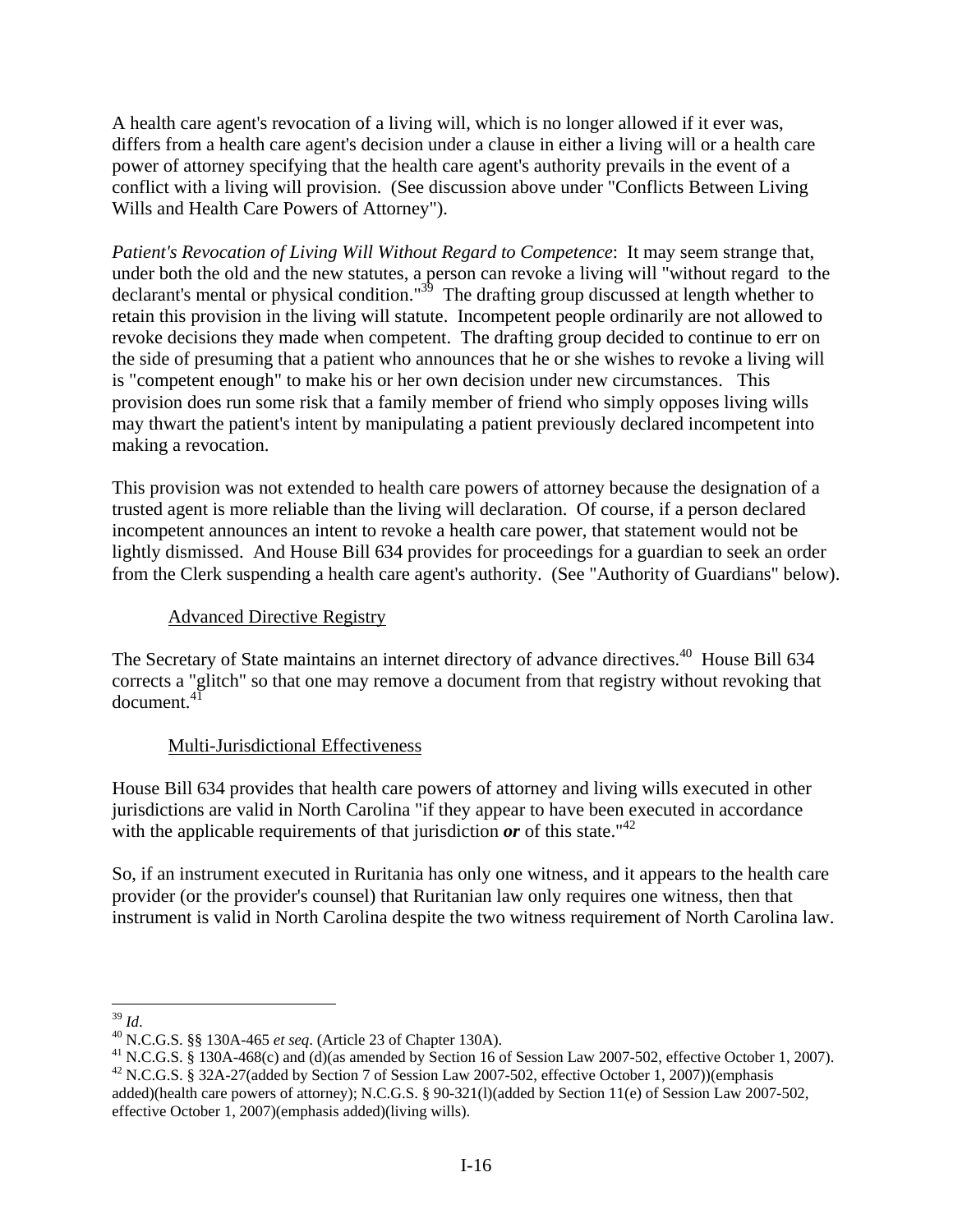Conversely, if an instrument executed in Lemuria has two witnesses, but it appears that Lemurian law requires three witnesses, that instrument also will be valid in North Carolina because it satisfied North Carolina's execution requirements even though it did not satisfy those of Lemuria.

House Bill 634 also makes clear that a "military advanced medical directive executed in accordance with 10 U.S.C.  $\S$  1044 or other applicable law is valid in" North Carolina.<sup>43</sup>

# Authority of Guardians

 $\overline{a}$ 

A potential for conflict arises when a court appoints a guardian for a person who has executed a living will and/or designated a health care agent. The guardian may issue directives that differ from the Living Will, and/or may seek to revoke a living will or a health care power of attorney. Sometimes, a family member may seek appointment as guardian to thwart the patient's wishes expressed in a living will or the decisions of a health care agent.

Both the old and new statutory health care power of attorney forms give the principal an opportunity to try to avoid this conflict by nominating the health care agent as guardian should one be needed.44 But those nominations do not prevent someone else from seeking to be appointed guardian, nor do they guarantee that the Clerk will appoint the health care agent if the Clerk finds the principal to be incompetent.

House Bill 634 provides that a guardian does not have authority to revoke a living will.<sup>45</sup>

House Bill 634 also provides that a designated health care agent, to the extent authorized in the health care power of attorney, controls over a guardian of the person or general guardian in

- making a decision about withholding treatment under the health care power of attorney; and
- giving informed consent to medical care when a patient cannot understand and/or communicate health care choices;

*unless* the Clerk of Court has authorized that guardian to suspend the authority of the health care agent.46

The Clerk of Court may suspend a health care agent's authority only in an order setting forth specific findings of fact and conclusions of law. The order also must specify whether the guardian must act consistently with the power of attorney or whether and to what extent the guardian may deviate from the health care power of attorney.47

 $^{43}$  N.C.G.S. § 90-320(a)(as amended by Section 10 of Session Law 2007-502, effective October 1, 2007).

<sup>44</sup> N.C.G.S. § 32A-25.1(a)(section 7 of sample form)(added by Section 6(b) of Session Law 2007-502, effective October 1, 2007); for the old provision, see Section 5 of sample form in N.C.G.S. § 32A-25 (repealed by Section 6(a) of Session Law 2007-502, effective October 1, 2007).

 $^{45}$  N.C.G.S. § 35A-1208(b)(added by Section 8 of Session Law 2007-502, effective October 1, 2007).

<sup>46</sup> N.C.G.S. § 35A-1241(a)(3)(as amended by Section 9 of Session Law 2007-502, effective October 1, 2007).

<sup>47</sup> N.C.G.S. § 32A-22(a)(as amended by Section 4 of Session Law 2007-502, effective October 1, 2007).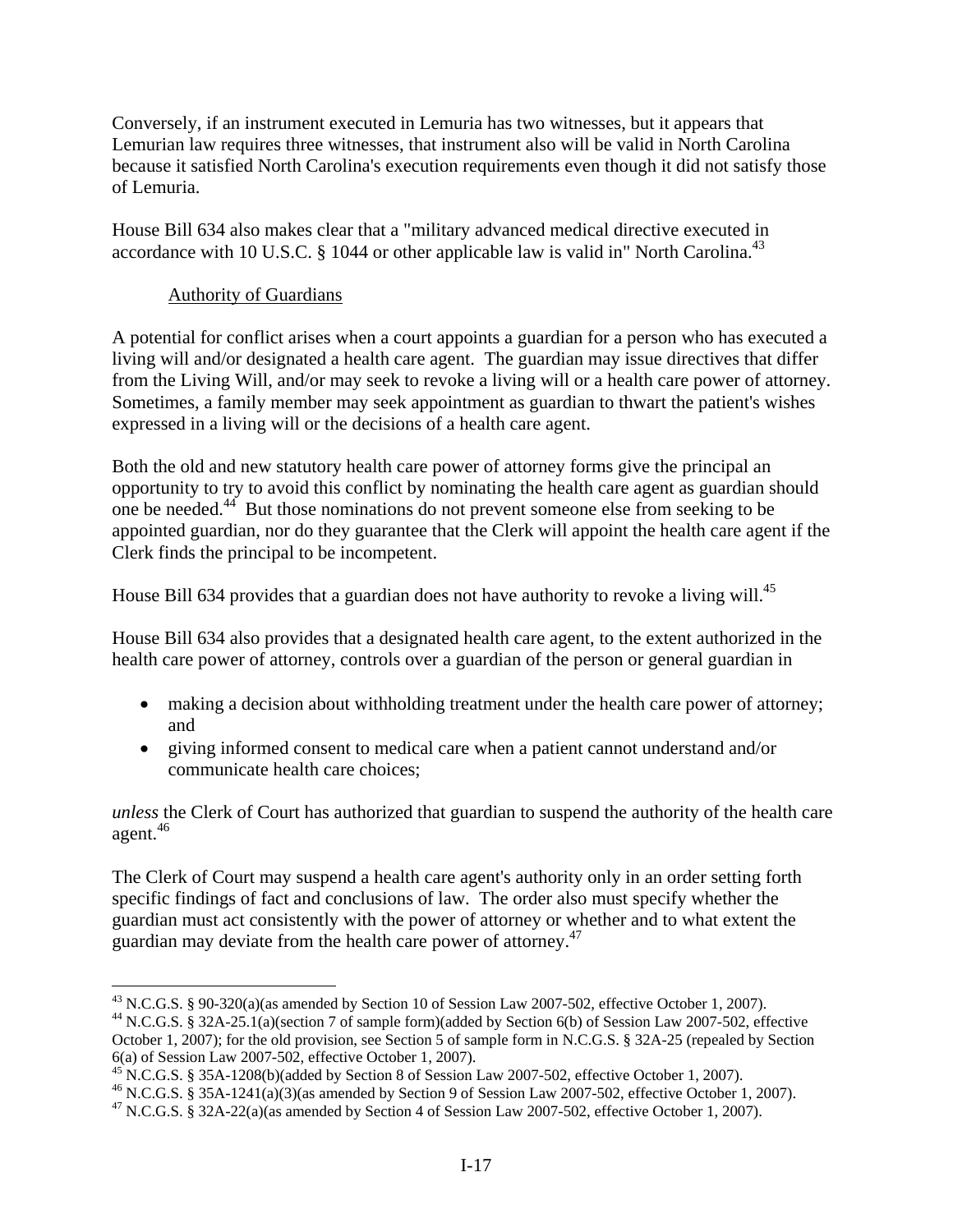### Health Care Agent's Authority for Post-Mortem Decisions

Changes relating to the health care agent's authority for post-mortem decisions will be discussed in the presentation and paper on organ donation and funeral statutes.

### Informed Consent Statute

The informed consent statute<sup>48</sup> covers consent to providing treatment, rather than withholding it. It suffered, however, from the same lack of clarity about the order of priority of persons with whom the attending physician would consult as the old version of N.C.G.S. § 90-322. (See discussion above under "Clarification of N.C.G.S. § 90-322 –– *Old Provisions on Persons to Concur in Decision to Withholding Treatment*").

House Bill 634 amends this statute by creating the same order of priority for consenting to provision of treatment as for consenting to withholding treatment.<sup>49</sup> (See discussion above under "Clarification of N.C.G.S. § 90-322 –– *New Provisions on Persons to Concur in Decision to Withholding Treatment*").

## Liabilities and Responsibilities of Health Care Providers

House Bill 634 makes these improvements in the statutory provisions protecting health care providers from liability for following a patient's living will or health care power of attorney by clarifying that these protections extend to health care providers that honor:

- Any valid health care power of attorney or living will, not just documents that follow the statutory forms;
- Valid health care powers of attorney or living wills that are not on file in the Secretary of State's Advance Directive Registry;
- Any document when advised by legal counsel that the document appears to meet the statutory requirements to be a valid health care power of attorney or living will;
- A document valid as a health care power of attorney or living will under the law of another jurisdiction; $50$
- A revoked document if they have no actual notice of the revocation;<sup>51</sup> and
- A health care power of attorney as to which the health care agent's authority has been suspended, if they have no actual notice of the suspension. $52$

 $\overline{a}$ 

<sup>&</sup>lt;sup>48</sup> N.C.G.S. § 90-21.13.<br><sup>49</sup> *Id.* (as amended by Section 13 of Session Law 2007-502, effective October 1, 2007).

<sup>&</sup>lt;sup>50</sup> N.C.G.S. § 32A-24(d)(added by Section 5(b) of Session Law 2007-502, effective October 1, 2007)(health care powers of attorney); N.C.G.S. § 90-321(h)(as amended by Section 11(d) of Session Law 2007-502, effective October 1, 2007)(living wills).

<sup>51</sup> N.C.G.S. § 32A-24(d)(added by Section 5(b) of Session Law 2007-502, effective October 1, 2007)(health care powers of attorney); N.C.G.S. § 90-321(e)(as amended by Section 11(d) of Session Law 2007-502, effective October 1, 2007)(living wills).

 $52$  N.C.G.S. § 32A-22(a)(as amended by Section 4 of Session Law 2007-502, effective October 1, 2007).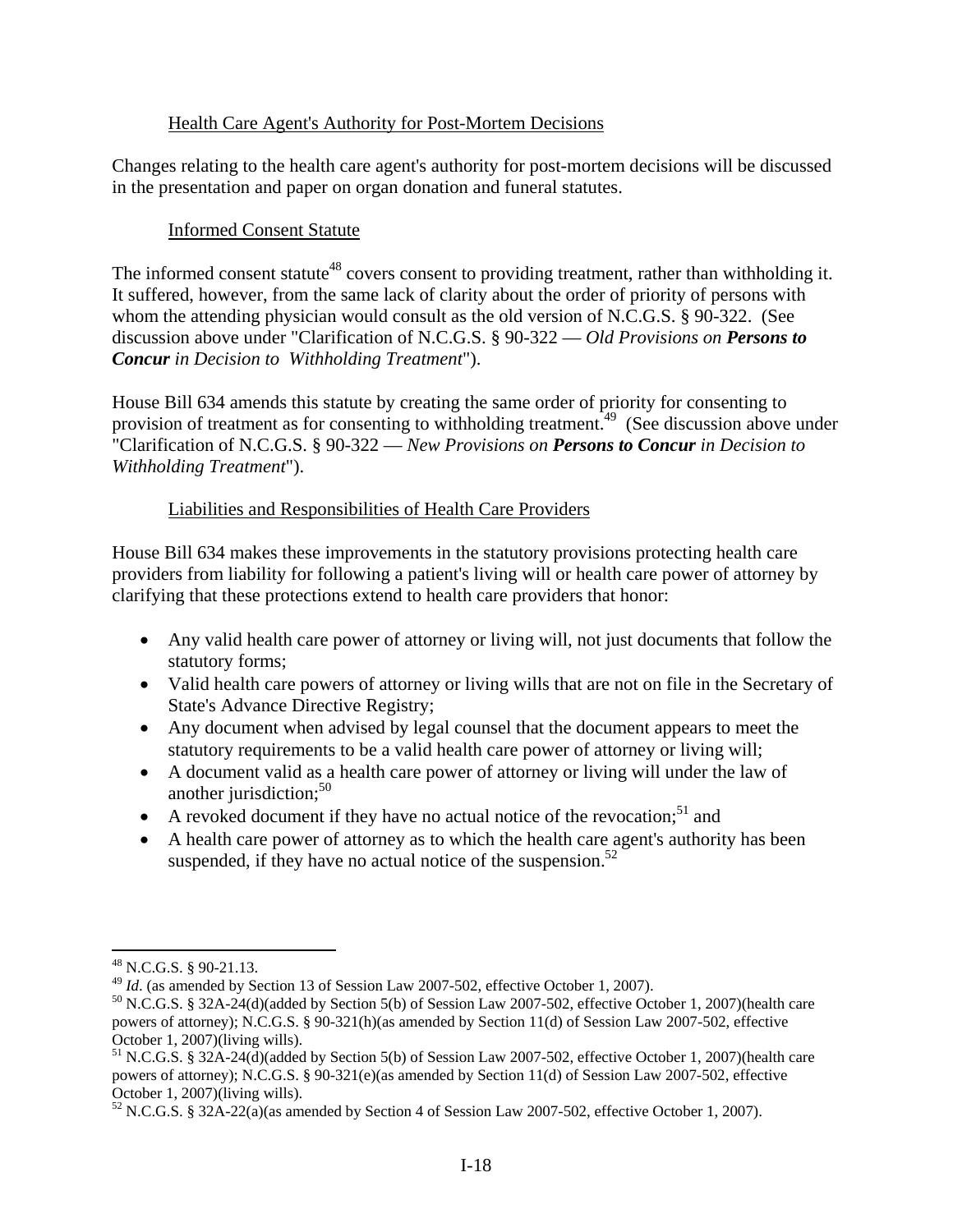The statutory forms of health care power of attorney and living will contain recitals about the liability of health are providers.<sup>53</sup> However, inclusion of such recitals in a form is not required for protection of health care providers. A form that purported to change the statutory protections, of course, might well concern a health care provider.

House Bill 634 updates the protections for physicians by including a provision that honoring a living will, like honoring a health care power of attorney under the newer law for health care powers, shall not be considered to constitute a "lack of professional competence."<sup>54</sup>

House Bill 634 also makes clear that an attending physician may decline to follow a living will "if after reasonable inquiry there are reasonable grounds to question the genuineness or validity of" a living will. It also makes clear, however, that an attending physician has no duty to verify a living will's genuineness or validity.<sup>55</sup>

### **MOST**

This important new change will be covered in detail in the presentation by Dr. Marsha Fretwell and Ms. Melanie Phelps.

This overview simply notes that a MOST is not a patient instrument, like a health care power of attorney or living will, but a physician's order that the patient or the patient's representative signs to clearly convey the wishes of a seriously ill patient at the end of life. It is similar to a portable DNR form, but provides a range of options for cardiopulmonary resuscitation, medical interventions, and antibiotics, as well as medically administered fluids and nutrition.

Like the other changes in House Bill 634, the MOST form promotes patient self-determination at the end of life within North Carolina's traditional framework for those decisions.

#### **Studies**

As a result of questions raised in the legislative process leading to its enactment, House Bill 634 authorizes two studies.

## 2008 Study

 $\overline{a}$ 

House Bill 634 authorizes a Legislative Research Commission study to make recommendations to the 2008 short session. The question to be studied is "whether North Carolina law should be amended to allow a person to require life-prolonging measures," and "all stakeholders" are to be represented.56

<sup>53</sup> N.C.G.S. § 32A-25.1(added by Section 6(b) of Session Law 2007-502, effective October 1, 2007)(paragraphs 9(C) and (D) of statutory health care power of attorney form); N.C.G.S. § 90-321(d1)(added by Section 11(c) of

Session Law 2007-502, effective October 1, 2007)(paragraph 7 of statutory living will form).<br><sup>54</sup> N.C.G.S. § 90-321(h)(as amended by Section 11(d) of Session Law 2007-502, effective October 1, 2007); *cf*.<br>N.C.G.S. § 32A-2

<sup>&</sup>lt;sup>55</sup> N.C.G.S. § 90-321(k)(2)(added by Section 11(e) of Session Law 2007-502, effective October 1, 2007).<br><sup>56</sup> Session Law 2007-502, Section 18.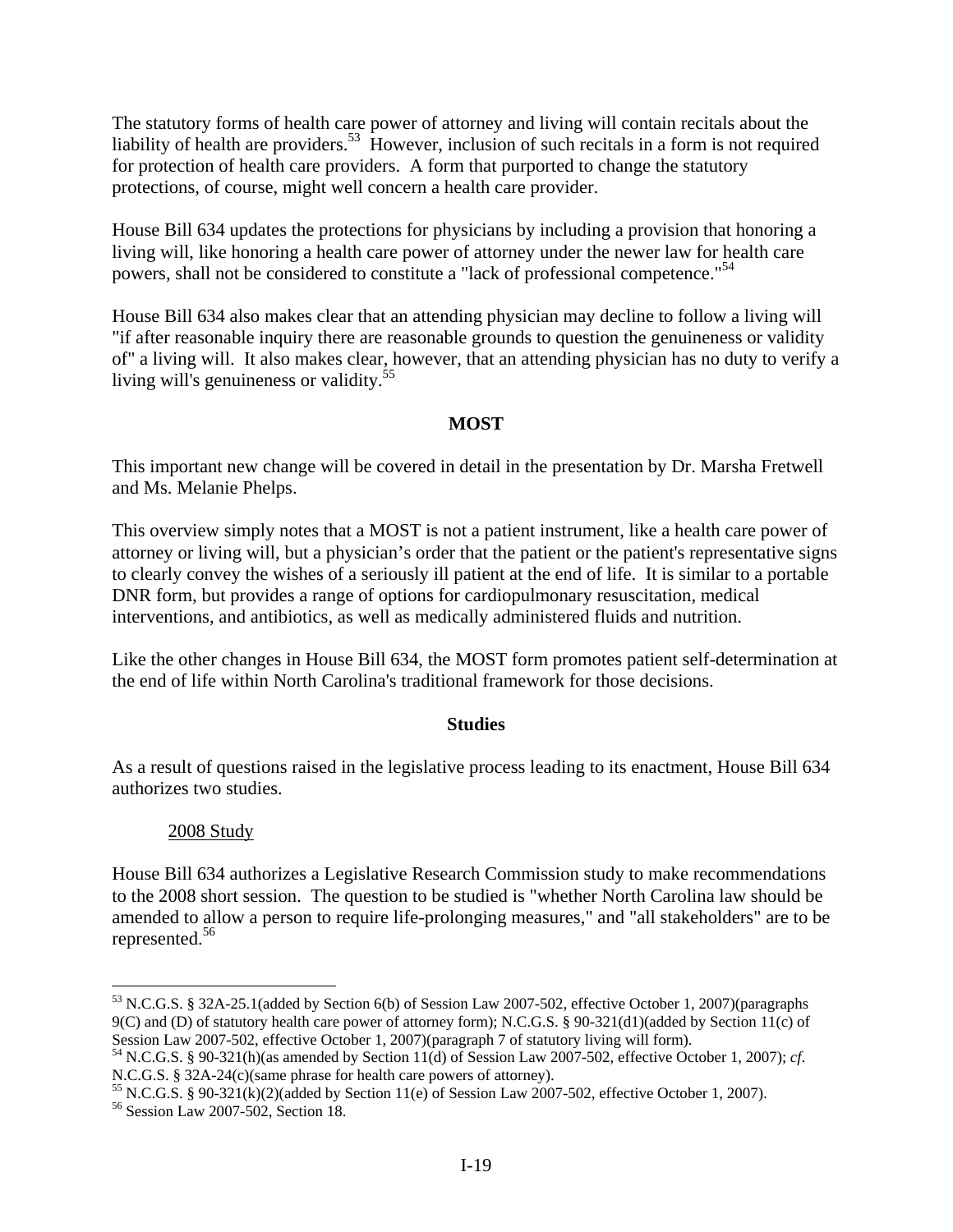North Carolina's traditional framework assumes that treatment will be provided unless it is withheld under (1) a living will, (2) the directions of a health care agent, or (3) the procedures in N.C.G.S. 90-322. North Carolina Right to Life has pointed out that no North Carolina law specifically requires health care providers to honor the request of a person or a person's agent to provide life-prolonging measures. Right to Life is concerned that people who indicate that they wish to continue to receive life-prolonging measures be enabled to do so. National Right to Life and North Carolina Right to Life have developed a North Carolina "Will to Live" form. This "Will to Live" actually is a health care power of attorney that instructs the agent to direct health care providers to continue to provide such procedures as mechanical ventilation and artificial nutrition and hydration.<sup>57</sup>

Of course, if the General Assembly decides to move beyond North Carolina's traditional framework, and legislatively mandate that health care providers provide all life-prolonging treatments requested by a patient, it also will have to consider such issues as bed space and nonpayment by patients and their insurers. Logically, a mandate made after consideration of these issues also would provide for balanced limitations on these obligations.

Based on what Right to Life proposed for consideration by the 2007 General Assembly, what could be considered includes (1) some form of "futility statute," which affirmatively authorizes health care providers to cease to provide treatment they deem futile, along with (2) "treatment pending transfer" provisions that require the provision of life prolonging measures pending the patient's transfer to a health care provider that will continue to life-prolonging measures. National Right to Life's paper on the subject opines that states provide different levels of protection for "treatment pending transfer."<sup>58</sup> It also notes that North Carolina is apparently the only state in the country without a "futility statute."<sup>59</sup> Right to Life apparently would accept adoption of a futility statute, which seems contradictory to its policies, in order to assure that statutes protecting "treatment pending transfer" were adopted.

It also appears that Right to Life might propose to amend the statutory forms to insert options to initial that would require treatment to be provided. A statement that requested life-prolonging measures would be quite confusing in a form titled "declaration of a desire for a natural death."

## 2013 Study

 $\overline{a}$ 

The North Carolina Institute of Medicine, a non-profit health policy analysis organization chartered by the General Assembly, is to "study issues related to the provision of end-of-life medical care in North Carolina." It is to retrieve "nonidentifying information regarding claims and complaints related to end-of-life medical treatment by health care providers that was contrary to the express wishes of either the patient or a person authorized by law to make treatment decisions on behalf of the patient" from the Division of Health Service Regulation of the Department of Health and Human Services, and from the North Carolina Board of Medicine. "The purpose of this study is to determine whether statutory changes related to advance

<sup>&</sup>lt;sup>57</sup> http://www.nrlc.org/euthanasia/willtolive/docs/north.carolina.rev0206.pdf (September 30, 2007).<br><sup>58</sup> "Will Your Advance Directive be Followed?," Robert Powell Center for Medical Ethics of the National Right to Life Committee, April 15, 2005 (no longer available on National Right to Life web site as of September 30, 2007). 59 See *Id*., page A4 (North Carolina "[h]as no apparently relevant provision").